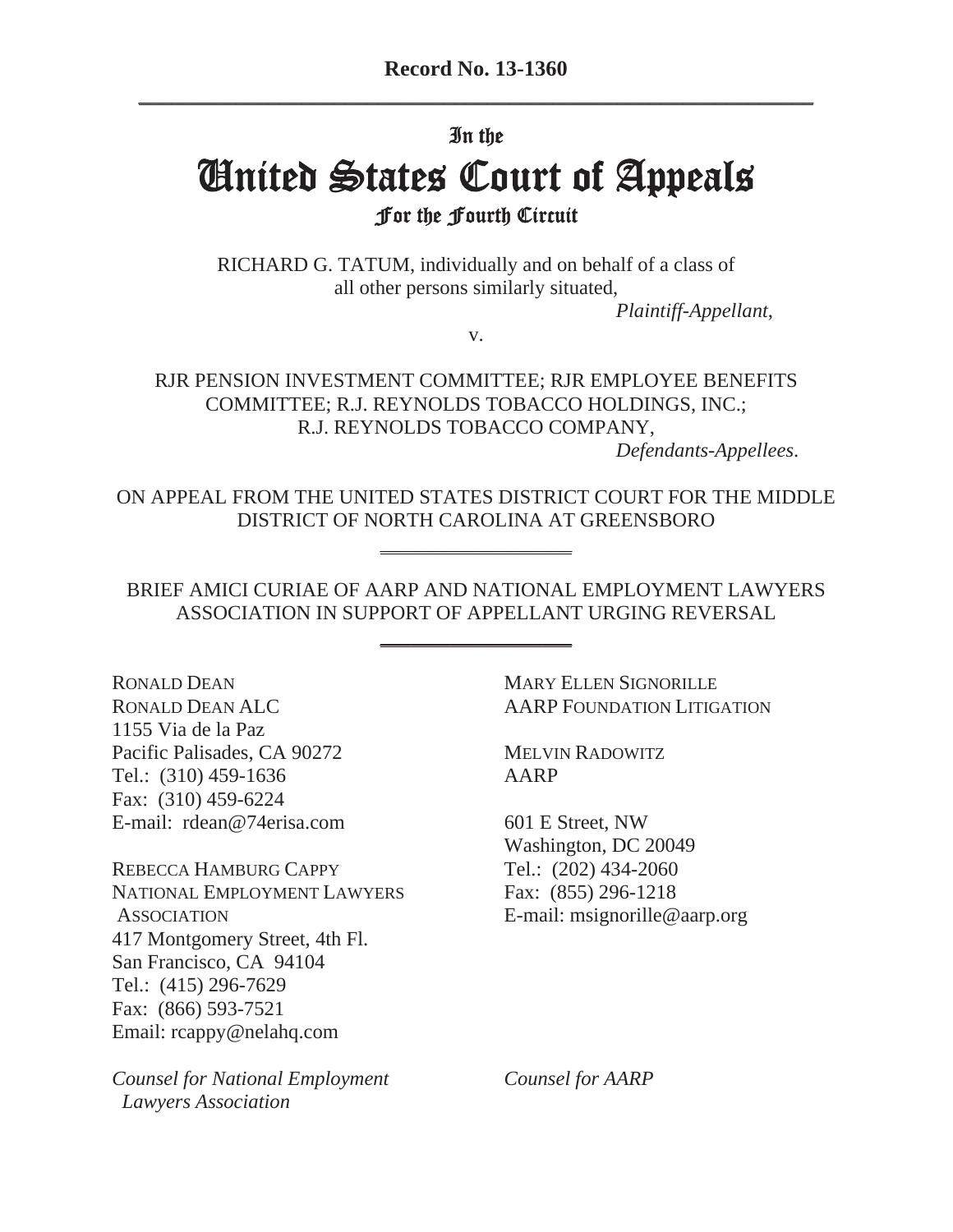#### UNITED STATES COURT OF APPEALS FOR THE FOURTH CIRCUIT DISCLOSURE OF CORPORATE AFFILIATIONS AND OTHER INTERESTS

Disclosures must be filed on behalf of all parties to a civil, agency, bankruptcy or mandamus case, except that a disclosure statement is **not** required from the United States, from an indigent party, or from a state or local government in a pro se case. In mandamus cases arising from a civil or bankruptcy action, all parties to the action in the district court are considered parties to the mandamus case.

Corporate defendants in a criminal or post-conviction case and corporate amici curiae are required to file disclosure statements.

If counsel is not a registered ECF filer and does not intend to file documents other than the required disclosure statement, counsel may file the disclosure statement in paper rather than electronic form. Counsel has a continuing duty to update this information.

No. 13-1360 Caption: - Richard G. Tatum v. RJR Pension Investment Committee, et al.

Pursuant to FRAP 26.1 and Local Rule 26.1,

**AARP** (name of party/amicus)

amicus \_\_\_\_\_\_\_\_, makes the following disclosure: who is (appellant/appellee/amicus)

 $\mathbb{L}$ Is party/amicus a publicly held corporation or other publicly held entity?  $\Box$  YES  $\Box$  NO

- $2.$ Does party/amicus have any parent corporations? **TYES** If yes, identify all parent corporations, including grandparent and great-grandparent corporations:
- $3.$ Is 10% or more of the stock of a party/amicus owned by a publicly held corporation or other publicly held entity?  $\Box$ YES $\nabla$ NO If yes, identify all such owners:

 $\mathbf{i}$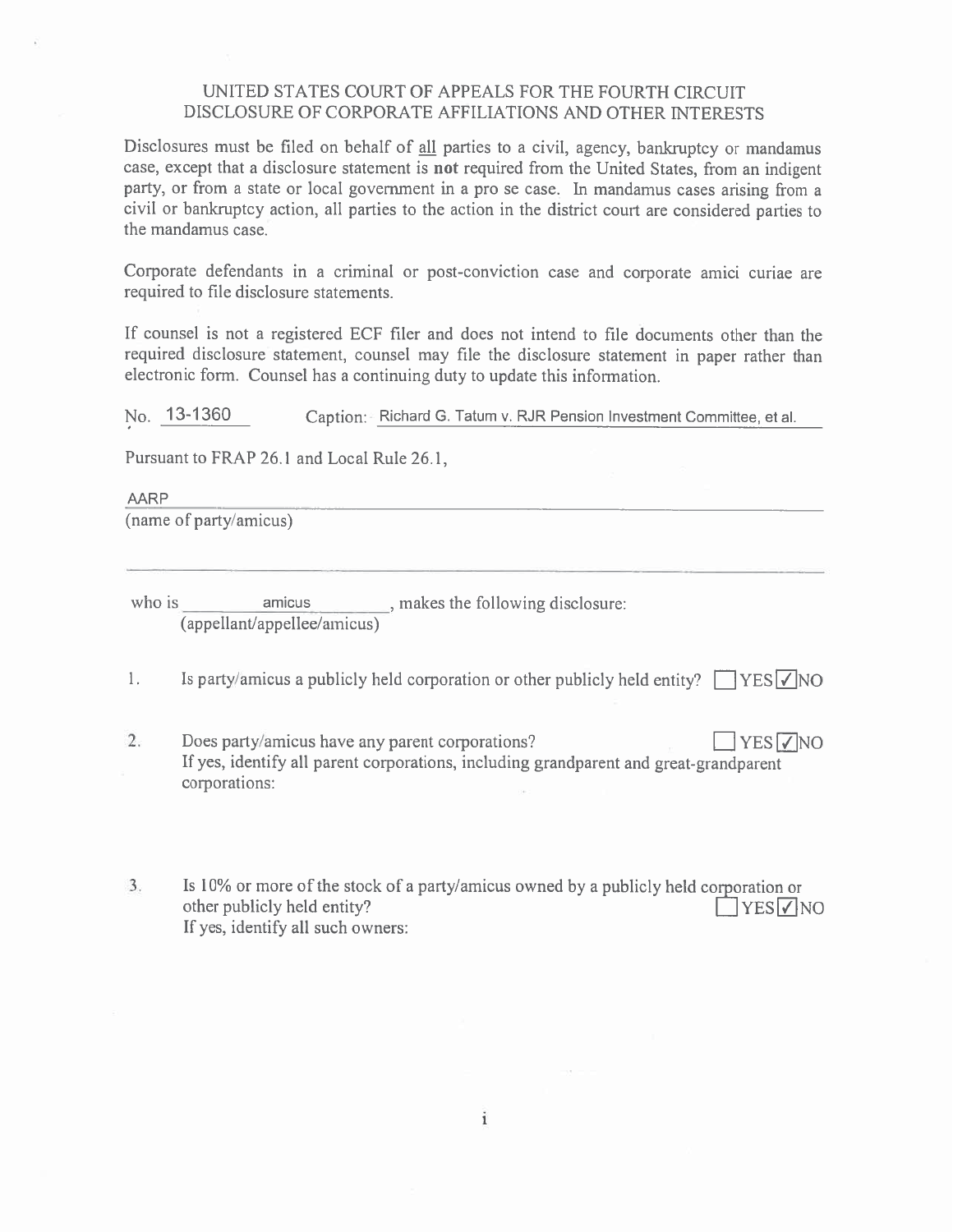- Is there any other publicly held corporation or other publicly held entity that has a direct  $4.$ financial interest in the outcome of the litigation (Local Rule 26.1(b))?  $\Box$  YES  $\Box$  NO If yes, identify entity and nature of interest:
- 5. Is party a trade association? (amici curiae do not complete this question)  $\Box$  YES  $\Box$  NO If yes, identify any publicly held member whose stock or equity value could be affected substantially by the outcome of the proceeding or whose claims the trade association is pursuing in a representative capacity, or state that there is no such member: n/a
- $\Box$  YES  $\Box$  NO 6. Does this case arise out of a bankruptcy proceeding? If yes, identify any trustee and the members of any creditors' committee:

Signature: /s/Mary Ellen Signorille

Date: June 4, 2013

Counsel for: AARP amicus curiae

#### **CERTIFICATE OF SERVICE**

\*\*\*\*\*\*\*\*\*\*\*\*\*\*\*\*\*\*\*\*\*\*\*\*\*\*

I certify that on June 4, 2013 the foregoing document was served on all parties or their counsel of record through the CM/ECF system if they are registered users or, if they are not, by serving a true and correct copy at the addresses listed below:

Tonya R. Deem Kilpatrick Townsend & Stockton, LLP 1001 W. 4th Street Winston-Salem, NC 27101

Jeffrey G. Lewis Catha Worthman Lewis Feinberg Lee Renaker & Jackson 476 9th Street Oakland, CA 94607

/s/ Mary Ellen Signorille (signature)

Robert Elliot Helen Parsonage Elliott Pishko Morgan, PA 426 Old Salem Rd. Winston-Salem, NC 27101

KellyDermody Lieff Cabraser Heimann & Bernstein, LLP 275 Battery St., 29th Fl. San Francisco, CA 94111

> June 4, 2013  $(data)$

07/19/2012 **SCC** 

ii.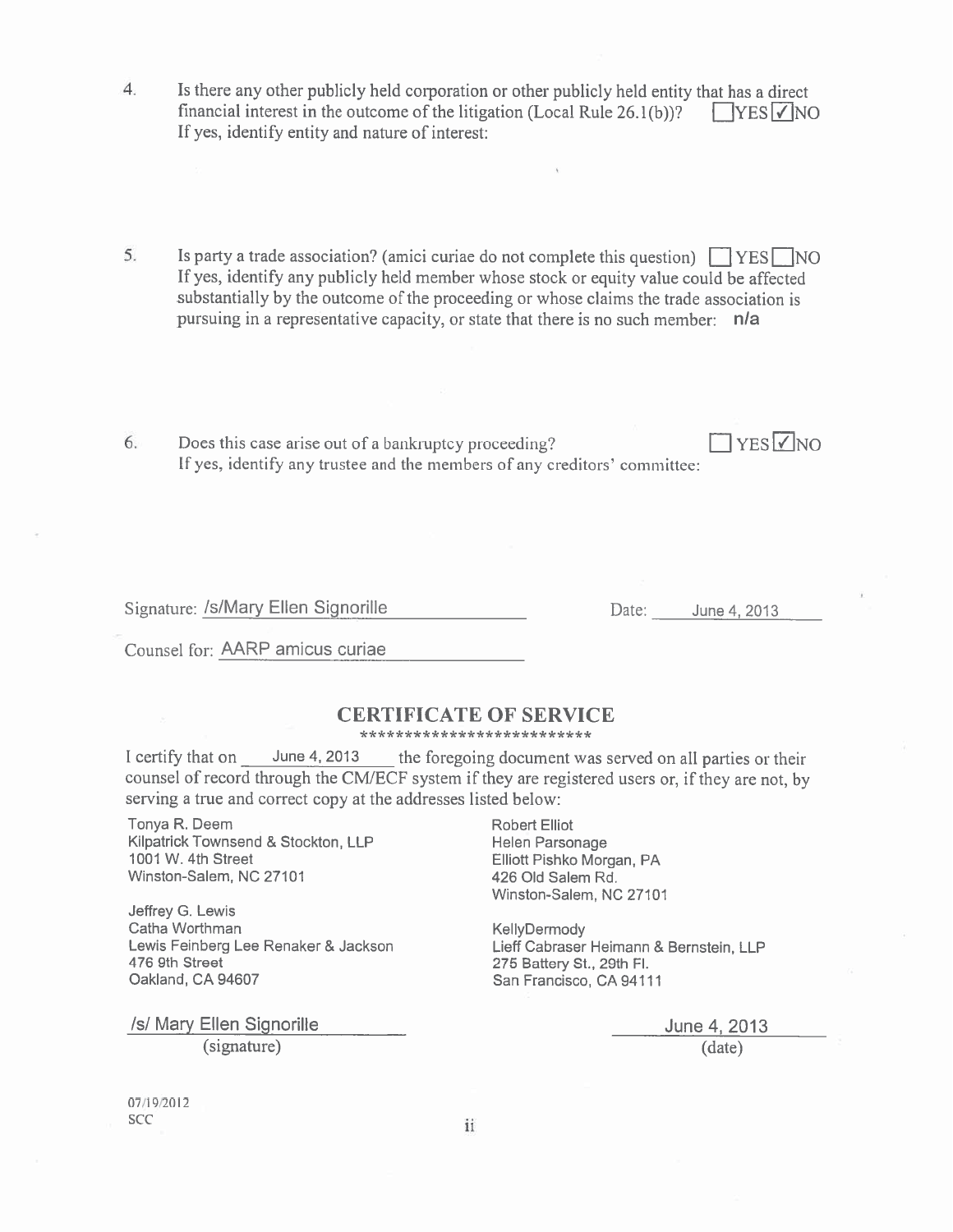#### UNITED STATES COURT OF APPEALS FOR THE FOURTH CIRCUIT DISCLOSURE OF CORPORATE AFFILIATIONS AND OTHER INTERESTS

Disclosures must be filed on behalf of all parties to a civil, agency, bankruptcy or mandamus case, except that a disclosure statement is not required from the United States, from an indigent party, or from a state or local government in a pro se case. In mandamus cases arising from a civil or bankruptcy action, all parties to the action in the district court are considered parties to the mandamus case.

Corporate defendants in a criminal or post-conviction case and corporate amici curiae are required to file disclosure statements.

If counsel is not a registered ECF filer and does not intend to file documents other than the required disclosure statement, counsel may file the disclosure statement in paper rather than electronic form. Counsel has a continuing duty to update this information.

|    | No. 13-1360                                                      | Caption: Tatum v. RJ Reynolds                   |                                                                                                 |                           |
|----|------------------------------------------------------------------|-------------------------------------------------|-------------------------------------------------------------------------------------------------|---------------------------|
|    | Pursuant to FRAP 26.1 and Local Rule 26.1,                       |                                                 |                                                                                                 |                           |
|    | National Employment Lawyers Association (NELA)                   |                                                 |                                                                                                 |                           |
|    | (name of party/amicus)                                           |                                                 |                                                                                                 |                           |
|    |                                                                  |                                                 |                                                                                                 |                           |
|    | (appellant/appellee/amicus)                                      |                                                 |                                                                                                 |                           |
| 1. |                                                                  |                                                 | Is party/amicus a publicly held corporation or other publicly held entity? $\Box$ YES $\lor$ NO |                           |
| 2. | corporations:                                                    | Does party/amicus have any parent corporations? | If yes, identify all parent corporations, including grandparent and great-grandparent           | $\exists$ YES $\nabla$ NO |
|    |                                                                  |                                                 |                                                                                                 |                           |
| 3. | other publicly held entity?<br>If yes, identify all such owners: |                                                 | Is 10% or more of the stock of a party/amicus owned by a publicly held corporation or           | <b>YESI7INO</b>           |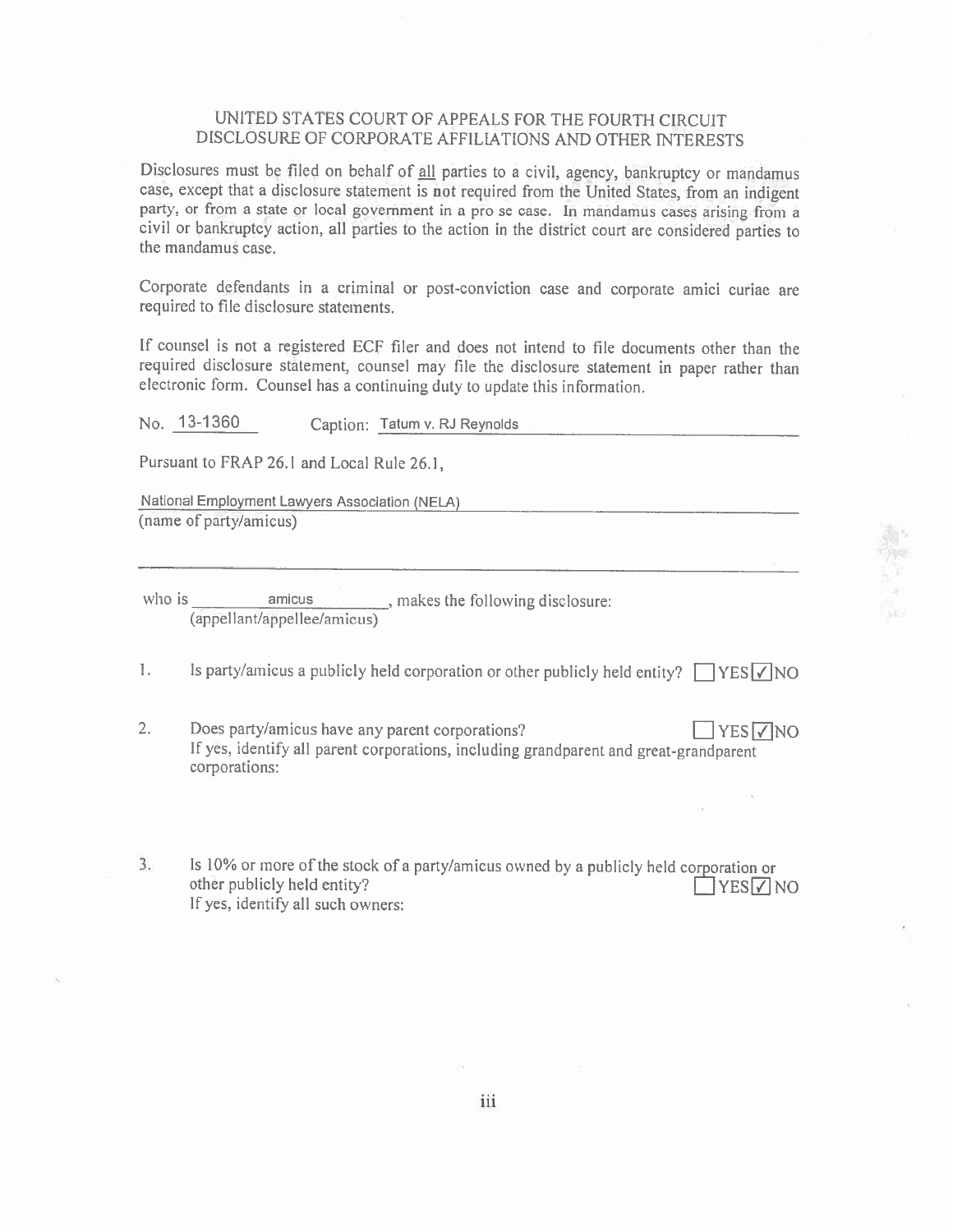- $4.$ Is there any other publicly held corporation or other publicly held entity that has a direct financial interest in the outcome of the litigation (Local Rule 26.1(b))?  $\Box$  YES  $\Box$  NO If yes, identify entity and nature of interest:
- 5. Is party a trade association? (amici curiae do not complete this question)  $\Box$  YES NO If yes, identify any publicly held member whose stock or equity value could be affected substantially by the outcome of the proceeding or whose claims the trade association is pursuing in a representative capacity, or state that there is no such member:
- **TYES** VNO 6. Does this case arise out of a bankruptcy proceeding? If yes, identify any trustee and the members of any creditors' committee:

Signature: Counsel for: NELA

Date: May 29, 2013

#### **CERTIFICATE OF SERVICE** \*\*\*\*\*\*\*\*\*\*\*\*\*\*\*\*\*\*\*\*\*\*\*\*\*\*

I certify that on the foregoing document was served on all parties or their counsel of record through the CM/ECF system if they are registered users or, if they are not, by serving a true and correct copy at the addresses listed below: Tonya R. Deem Robert Elliott

Kilpatrick Townsend & Stockton, LLP 1001 W. 4th Street Winston-Salem, NC 27101

Jeffrey G. Lewis Catha Worthman Lewis Feinberg Lee Renaker & Jackson 476 9th Street Oakland, CA 94607 /s/ Mary Ellen Signorille

(signature)

Helen Parsonage Elliott Pishko Morgan, PA 426 Old Salem Rd. Winston-Salem, NC 27101

Kelly Dermody Lieff Cabraser Heimann & Berstein, LLP 275 Battery St., 29th Fl. San Francisco, CA 94111

June 4, 2013

 $(date)$ 

07/19/2012 **SCC** 

 $iv$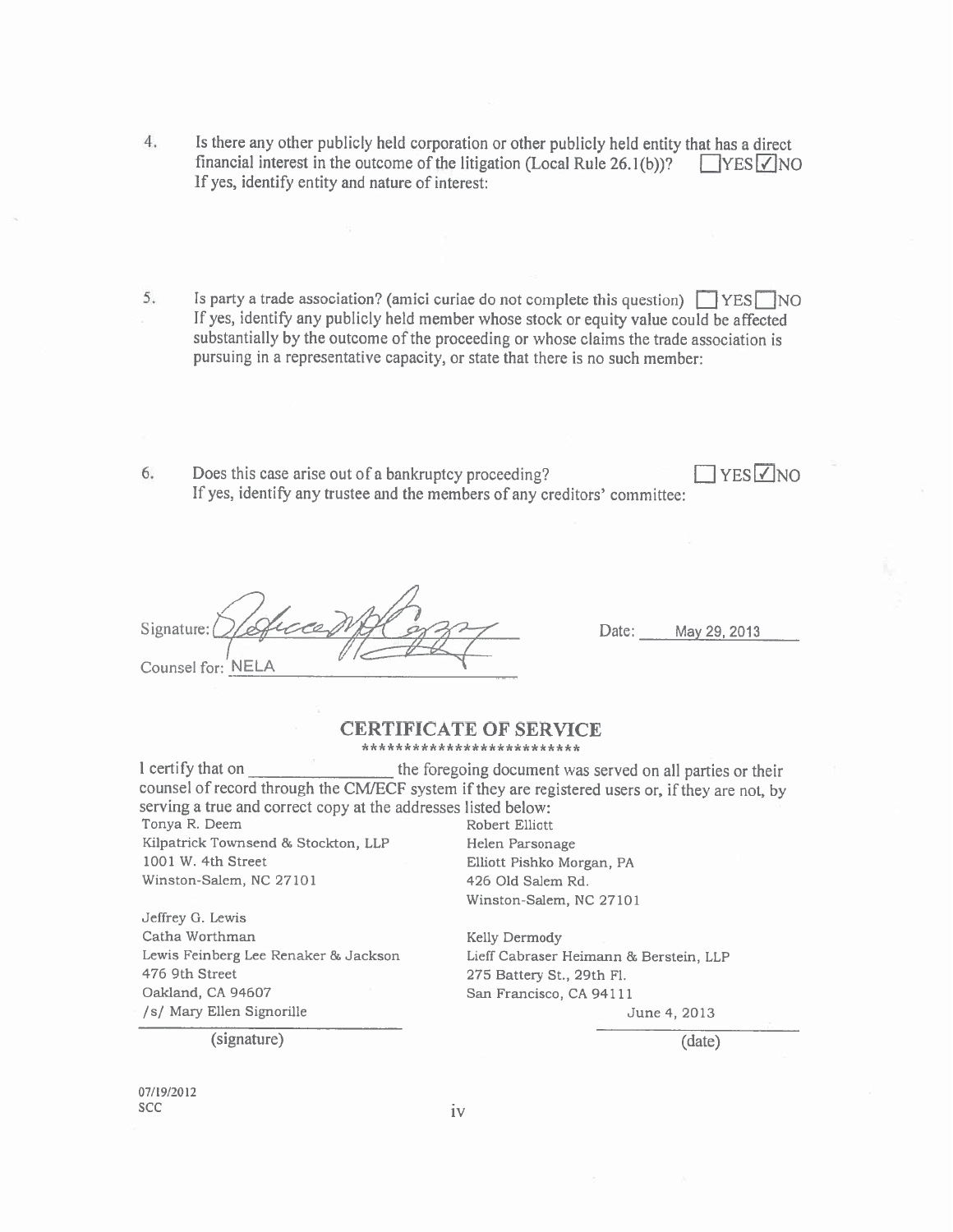## **TABLE OF CONTENTS**

|                |           | DISCLOSURE OF CORPORATE AFFILIATION                                                                                                                                                                                                                                                                              |
|----------------|-----------|------------------------------------------------------------------------------------------------------------------------------------------------------------------------------------------------------------------------------------------------------------------------------------------------------------------|
|                |           |                                                                                                                                                                                                                                                                                                                  |
|                |           | NATIONAL EMPLOYMENT LAWYERS ASSOCIATION  iii                                                                                                                                                                                                                                                                     |
|                |           |                                                                                                                                                                                                                                                                                                                  |
|                |           |                                                                                                                                                                                                                                                                                                                  |
|                |           |                                                                                                                                                                                                                                                                                                                  |
|                |           |                                                                                                                                                                                                                                                                                                                  |
|                |           |                                                                                                                                                                                                                                                                                                                  |
| $\mathbf{I}$ . |           |                                                                                                                                                                                                                                                                                                                  |
| $\Pi$ .        |           | IT IS ESSENTIAL TO PARTICIPANTS' RETIREMENT<br>SECURITY THAT ERISA BE CONSTRUED TO ACTUALLY<br>PROTECT THE TRILLIONS OF DOLLARS IN 401(k) PLANS BY<br>FINDING A FIDUCIARY'S INVESTMENT DECISION IMPRUDENT<br>IF A HYPOTHETICAL PRUDENT FIDUCIARY MORE LIKELY<br>THAN NOT WOULD NOT HAVE MADE THE SAME INVESTMENT |
|                | A.        | Congress Enacted ERISA's Fiduciary Standards To Protect Pension<br>Plan Assets And Thus Participants' Retirement Security7                                                                                                                                                                                       |
|                | <b>B.</b> | Although 401(k) Plans Hold Trillions Of Dollars Of Assets And<br>Have Become The Predominant Private Retirement Savings Vehicle,<br>Individual Account Balances Are Modest, Warranting Fiduciaries'                                                                                                              |
|                | C.        | Participants Rely On Plan Fiduciaries To Prudently Investigate The<br>Investment Options Provided In Their 401(k) Plans Especially Where<br>Fiduciaries Have Highly Specialized Knowledge Of A Stock Like                                                                                                        |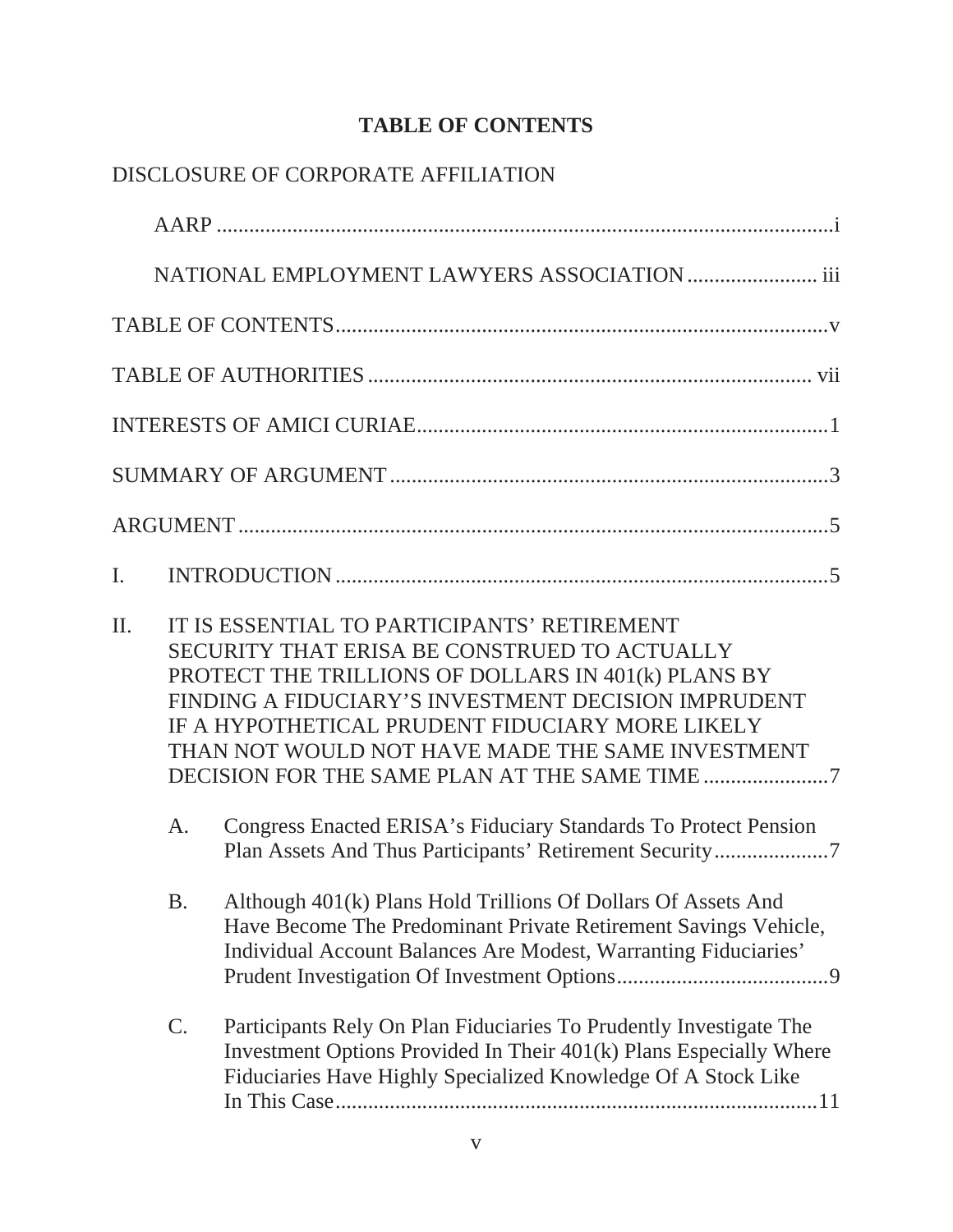| III. |           | WHERE PLAN FIDUCIARIES HAVE FAILED TO PRUDENTLY                                                                                         |
|------|-----------|-----------------------------------------------------------------------------------------------------------------------------------------|
|      |           | INVESTIGATE AN INVESTMENT DECISION, THE INVESTMENT                                                                                      |
|      |           | SHOULD BE DEEMED OBJECTIVELY IMPRUDENT UNLESS A                                                                                         |
|      |           | HYPOTHETICAL PRUDENT FIDUCIARY MORE LIKELY THAN NOT                                                                                     |
|      |           | WOULD HAVE MADE THE SAME INVESTMENT DECISION FOR                                                                                        |
|      |           |                                                                                                                                         |
|      | A.        | The Loss Causation Standard Previously Established By The Fourth<br>Circuit Deters Fiduciary Imprudence And Thus Protects Participants' |
|      | <b>B.</b> | The District Court's Application Of A "Could" Standard Does Not<br>Adequately Deter Fiduciary Imprudence Because It Does Not Focus      |
|      |           |                                                                                                                                         |
|      |           |                                                                                                                                         |
|      |           |                                                                                                                                         |
|      |           | .25                                                                                                                                     |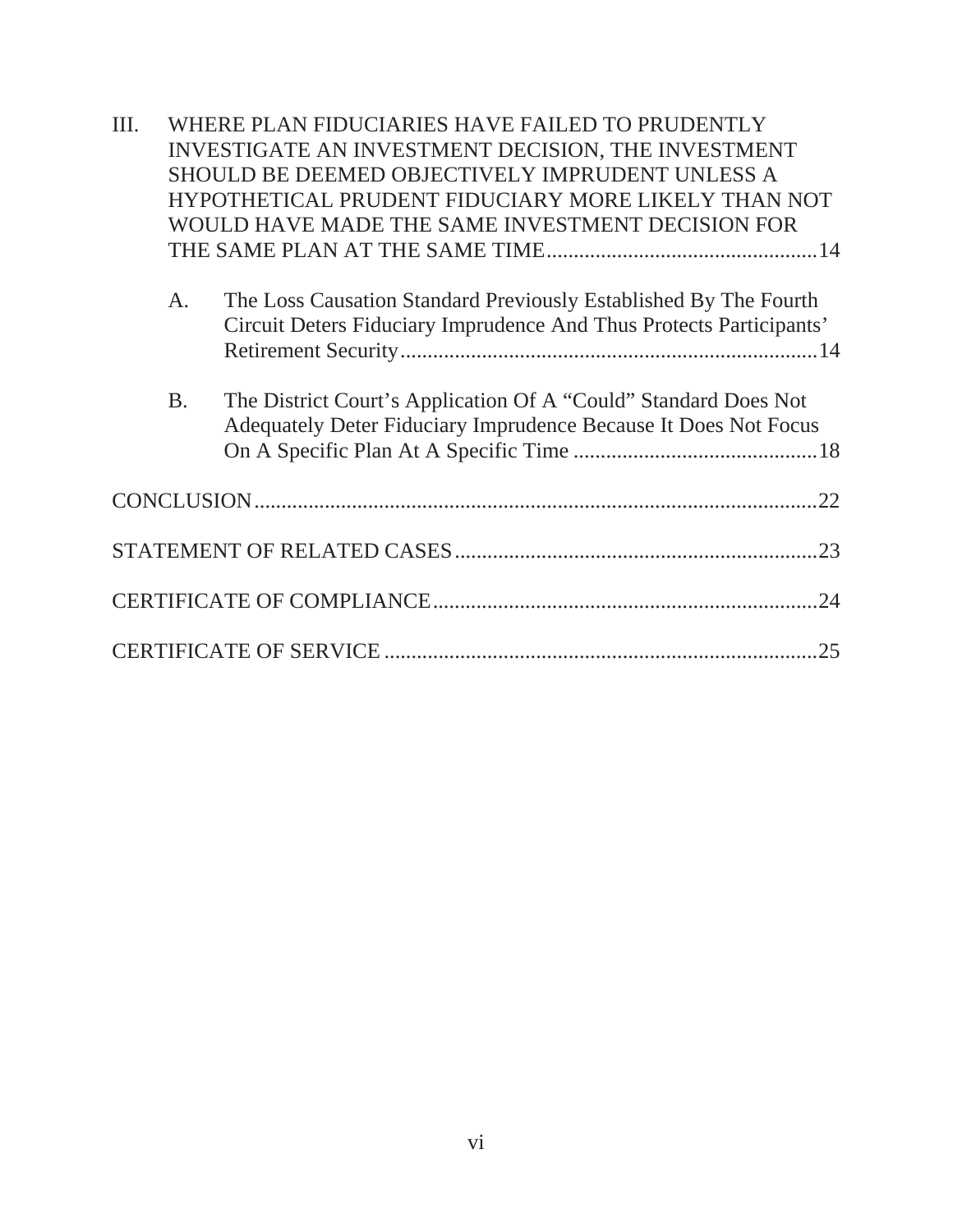## **TABLE OF AUTHORITIES**

## **Cases**

| <i>Brock v. Robbins,</i>                                                |
|-------------------------------------------------------------------------|
| Bussian v. RJR Nabisco, Inc.,                                           |
| Central States, Se. & Sw. Areas Pension Fund v. Cent. Transp., Inc.,    |
| David v. Alphin,                                                        |
| DiFelice v. U.S. Airways, Inc.,                                         |
| Fink v. Nat'l Sav. & Trust Co.,                                         |
| Firestone Tire & Rubber Co. v. Bruch,                                   |
| In re Unisys Sav. Plan Litig.,                                          |
| Laborer's Nat'l Pension Fund v. N. Trust Quantitative Advisories, Inc., |
| LaRue v. DeWolff, Boberg & Assocs., Inc.,                               |
| Massachusetts Mut. Life Ins. Co. v. Russell.,                           |
| Musmeci v. Schwegmann Giant Super Markets,                              |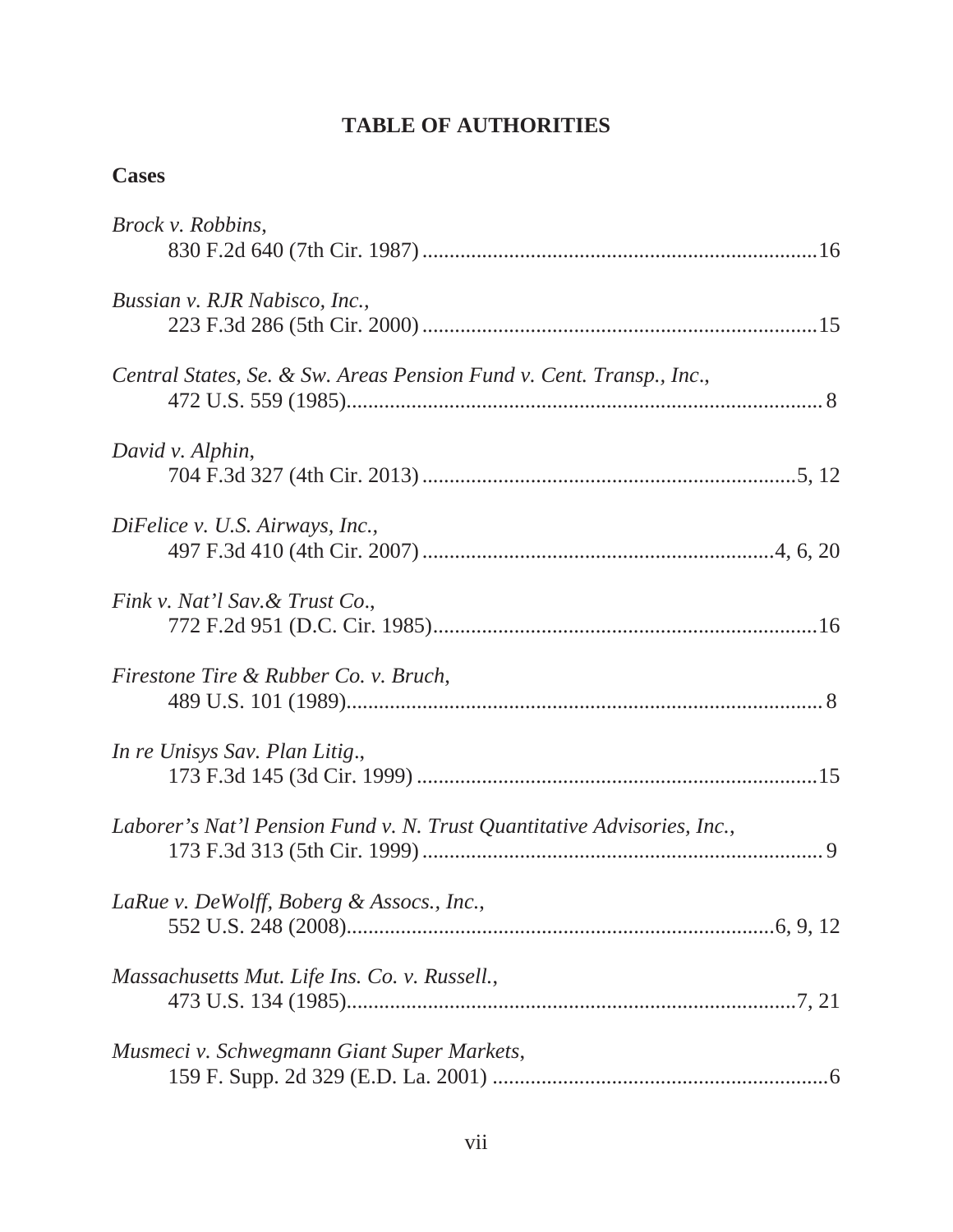| Plasterers' Local Union No. 96 Pension Plan v. Pepper,                                              |  |
|-----------------------------------------------------------------------------------------------------|--|
| Phelps v. C.T. Enters.,                                                                             |  |
| Roth v. Sawyer-Cleator Lumber Co.,                                                                  |  |
| Shaw v. Delta Air Lines, Inc.,                                                                      |  |
| Tatum v. R.J. Reynolds Tobacco Co.,<br>2013 U.S. Dist. LEXIS 26045 (M.D.N.C. Feb. 25, 2013)  18, 19 |  |
| Varity Corp. v. Howe,                                                                               |  |

## **Statutes**

| Employee Retirement Income Security Act (ERISA), |  |
|--------------------------------------------------|--|
|                                                  |  |
|                                                  |  |
|                                                  |  |
|                                                  |  |
|                                                  |  |
|                                                  |  |
|                                                  |  |
|                                                  |  |

## **Other Authorities and Miscellaneous**

| Andrea Combs, 401k balances hit record highs MARKETWATCH,        |  |
|------------------------------------------------------------------|--|
| (Feb. 14, 2013, 5:00 PM), http://money.msn.com/mutual-fund/401k- |  |
|                                                                  |  |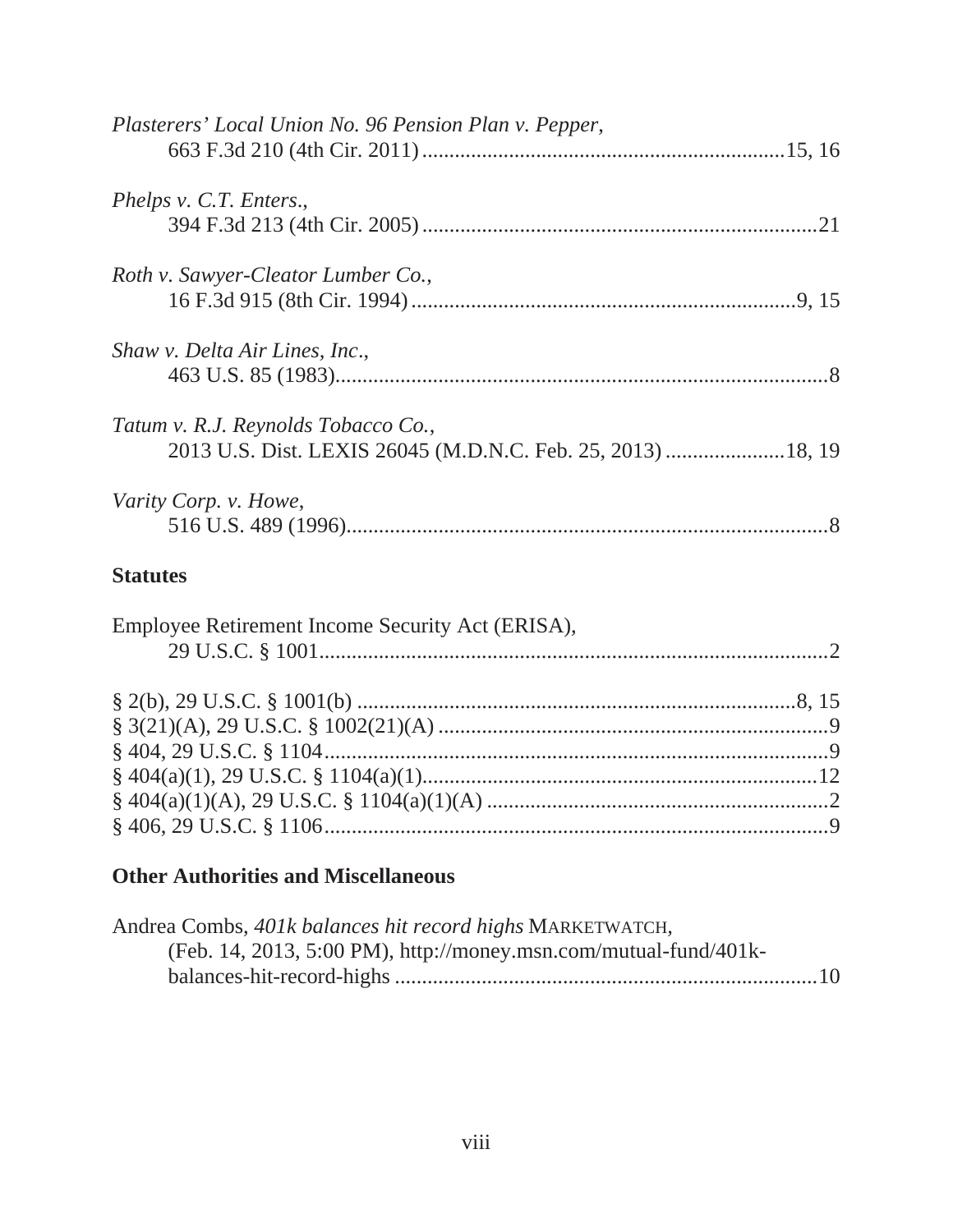| Craig Copeland, <i>Employment-Based Retirement Plan Participation</i> :<br>Geographic Difference and Trends, 2011, EBRI |
|-------------------------------------------------------------------------------------------------------------------------|
| Issue Brief no. 378 (Nov. 2012), http://www.ebri.org/pdf/briefspdf/                                                     |
|                                                                                                                         |
| ERISA 2011 Advisory Council on Employee Welfare and                                                                     |
| Pension Benefit Plans, Suggested Sample TIP Sheet in                                                                    |
| Report on Hedge Funds and Private Equity Investments,                                                                   |
| http://www.dol.gov/ebsa/publications/2011ACreport3.html 17                                                              |
| Hewitt Associates, 2009 Trends and Experiences in $401(k)$ Plans,                                                       |
| http://retirementmadesimpler.org/Library/Hewitt_Research_                                                               |
|                                                                                                                         |
| Investment Company Inst., Retirement Assets Total \$19.5 Trillion in                                                    |
| Fourth Quarter 2012 (Mar. 2013), www.ici.org/research/stats/                                                            |
|                                                                                                                         |
| Ning Tang & Olivia S. Mitchell, The Efficiency of Pension Plan Investment                                               |
| Menus: Investment Choices in Defined Contribution Pension Plans                                                         |
| (Retirement Research Consortium, Working Paper No. 2008-176, 2008)                                                      |
| <i>available at http://www.mrrc.isr.umich.edu/publications/</i>                                                         |
|                                                                                                                         |
|                                                                                                                         |
| THE AMERICAN BAR ASSOCIATION & THE BUREAU OF NATIONAL                                                                   |
|                                                                                                                         |
| U.S. Dep't of Labor, Employee Benefits Security Admin.,                                                                 |
| Private Pension Plan Bulletin Historical Tables (Nov. 2012),                                                            |
|                                                                                                                         |
| U.S. Dep't of Labor, Employee Benefits Security Admin.,                                                                 |
| WHAT YOU SHOULD KNOW ABOUT YOUR RETIREMENT                                                                              |
| (Nov. 2006), http://www.dol.gov/ebsa/publications/wyskapr.html 11                                                       |
| U.S. Gov't Accountability Office, GAO-09-642, Private Pensions:                                                         |
| Alternative Approaches Could Address Retirement Risks Faced                                                             |
|                                                                                                                         |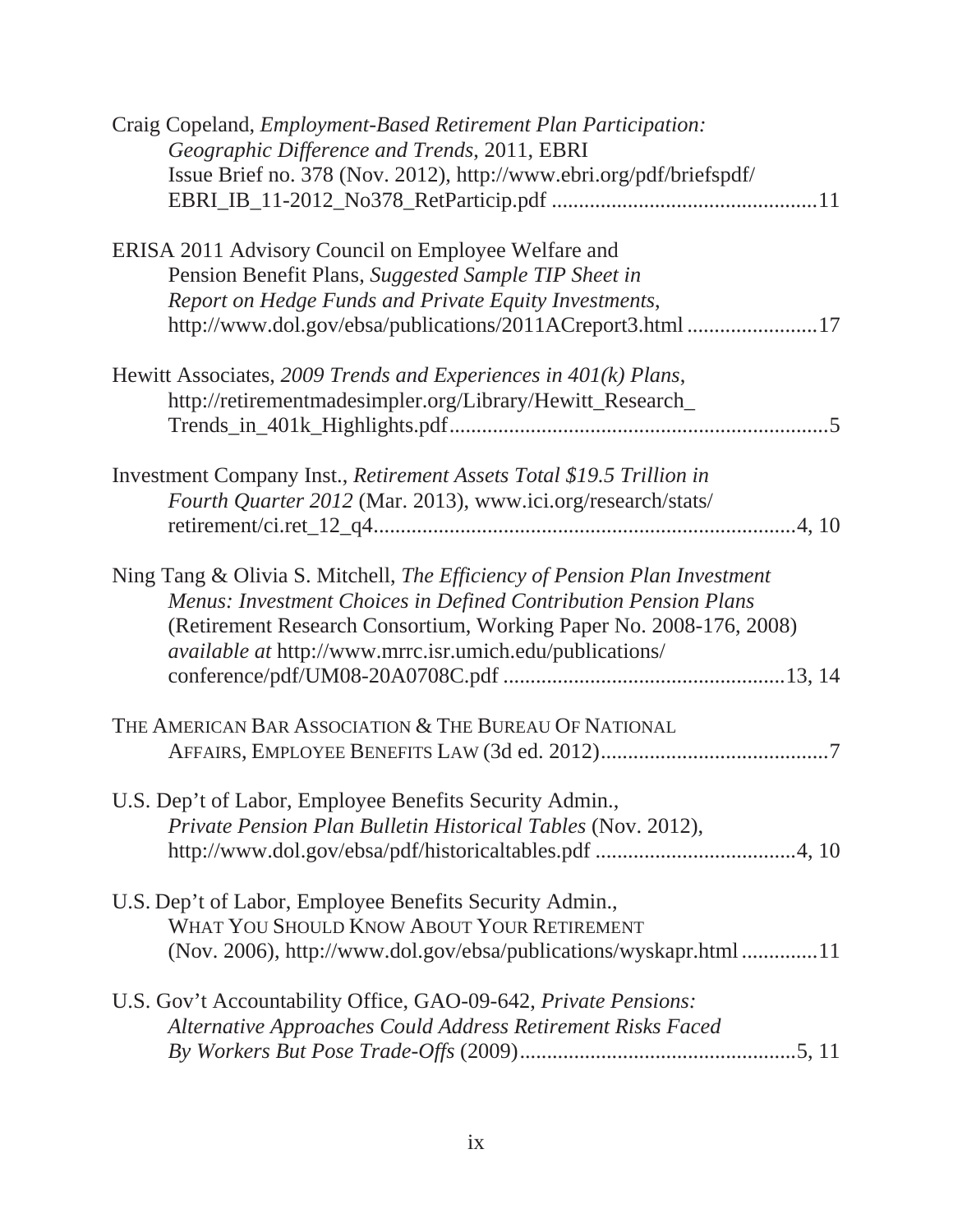| Jack Van Derhei, et al., 401(k) Plan Asset Allocation,     |  |
|------------------------------------------------------------|--|
| Account Balances, and Loan Activity, EBRI Issue Brief      |  |
| (Dec. 2012), http://www.ebri.org/pdf/briefspdf/EBRI_IB_12- |  |
|                                                            |  |
|                                                            |  |
| EDWARD A. ZELINSKY, THE ORIGINS OF THE OWNERSHIP SOCIETY:  |  |
| HOW THE DEFINED CONTRIBUTION PARADIGM CHANGED              |  |
|                                                            |  |
|                                                            |  |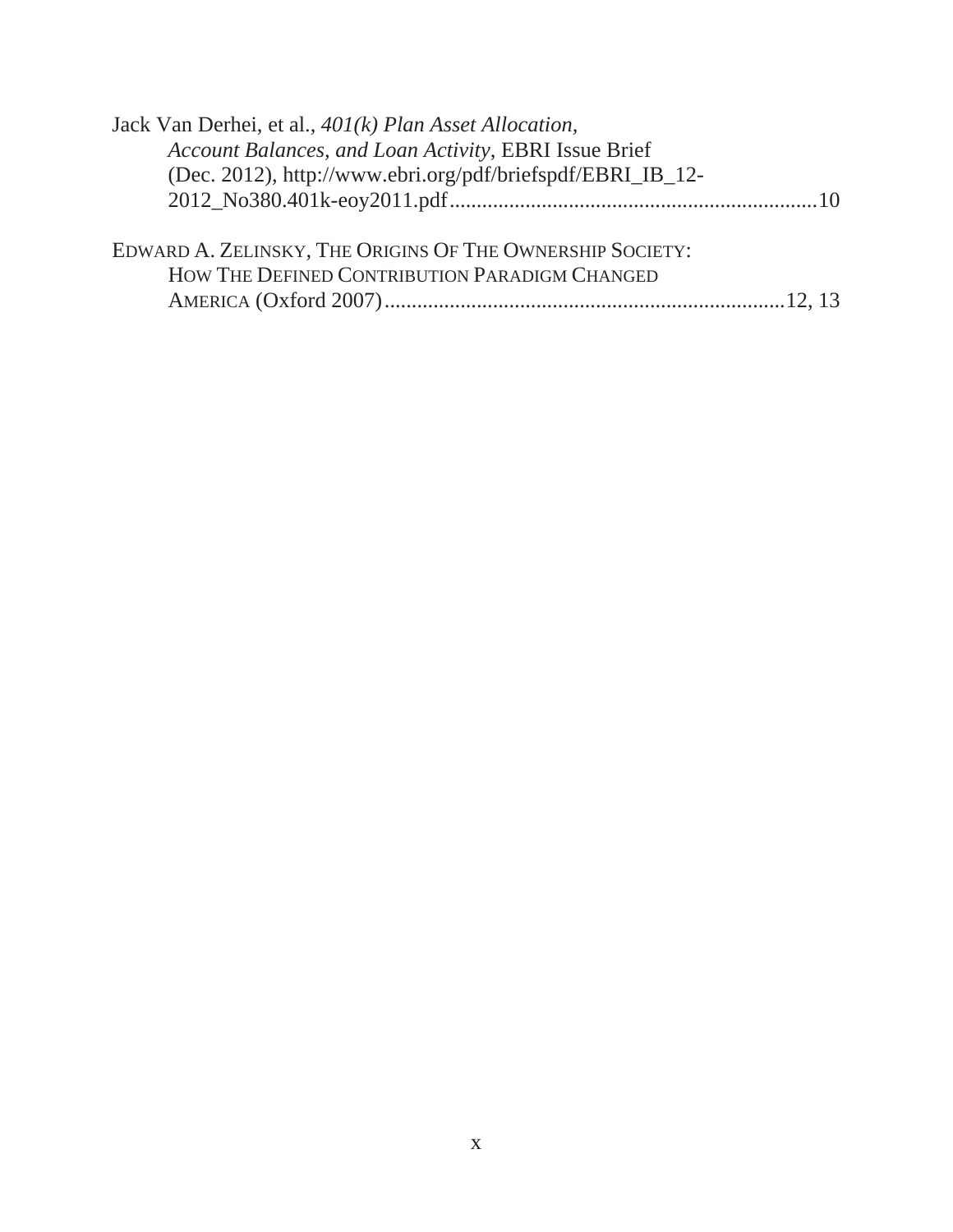## **INTERESTS OF AMICI CURIAE<sup>1</sup>**

AARP is a nonprofit, nonpartisan organization, dedicated to addressing the needs and interests of people age fifty and older, with a membership that seeks to strengthen communities and fights for the issues that matter most to families such as healthcare, employment and income security, retirement planning, affordable utilities and protection from financial abuse. In its efforts to foster the economic security of individuals as they age, AARP seeks to increase the availability, security, equity, and adequacy of public and private pension, health, disability and other employee benefits.

The National Employment Lawyers Association (NELA) is the largest professional membership organization in the country comprised of lawyers who represent workers in labor, employment and civil rights disputes. Founded in 1985, NELA advances employee rights and serves lawyers who advocate for equality and justice in the American workplace. NELA and its 68 circuit, state, and local Affiliates have a membership of over 3,000 attorneys who are committed to working on behalf of those who have been illegally treated in the workplace. NELA's members litigate daily in every circuit, affording NELA a unique

<sup>1</sup> Counsel for AARP and NELA state that no counsel for a party authored this brief in whole or in part, and no counsel or party made a monetary contribution intended to fund the preparation or submission of this brief. No person other than amici, their members, or their counsel made a monetary contribution to the preparation or submission of this brief. The parties have consented to the filing of this brief.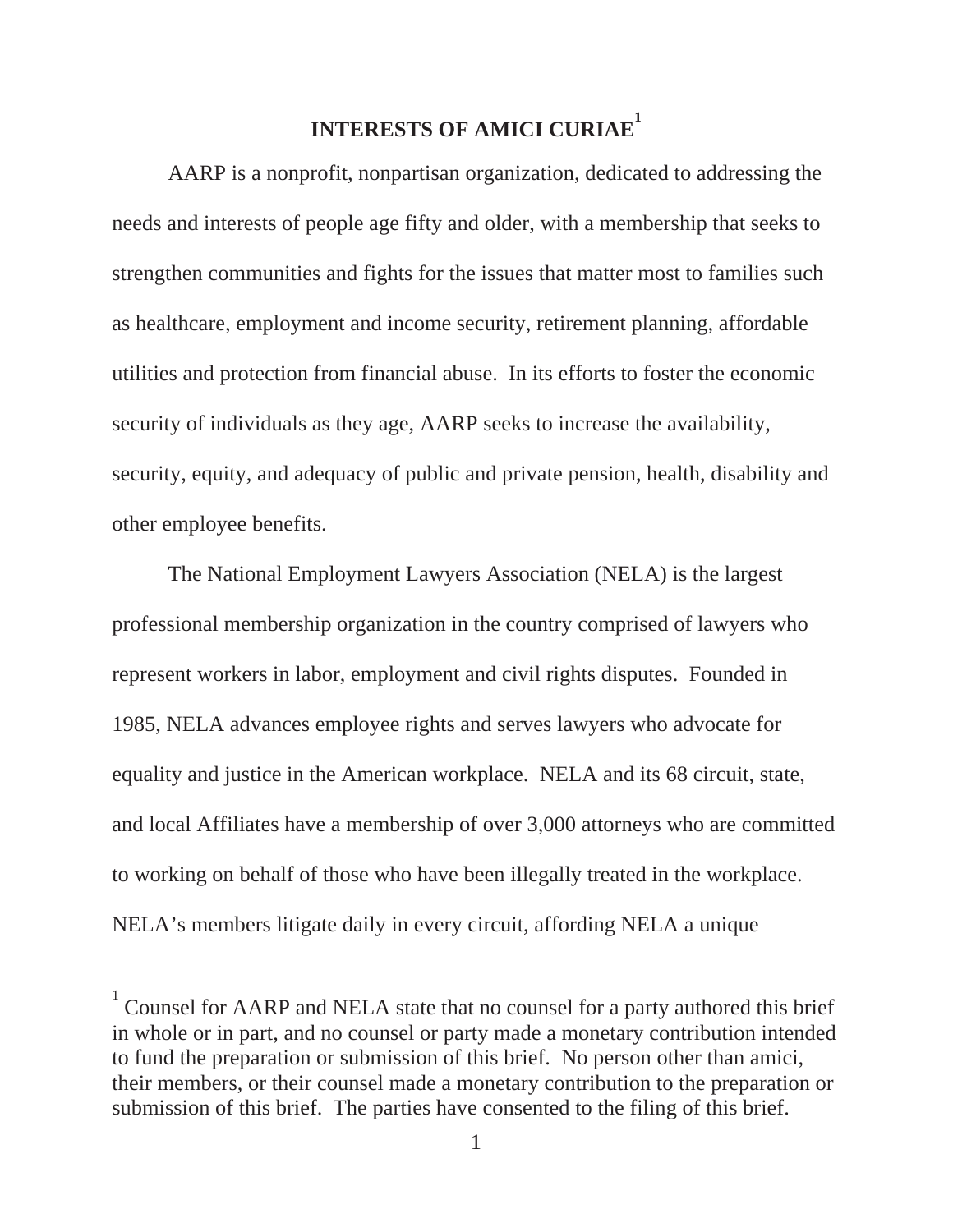perspective on how the principles announced by the courts in employment and benefit cases actually play out on the ground. NELA strives to protect the rights of its members' clients, and regularly supports precedent-setting litigation affecting the rights of individuals in the workplace, including through cases to protect employee benefits.

The protections afforded by the Employee Retirement Income Security Act (ERISA), 29 U.S.C. § 1001, are of vital concern to workers of all ages and to retirees, as the quality of workers' lives in retirement depends heavily on their eligibility for, and the amount of, their retirement and welfare benefits. It is important to ERISA plan participants to ensure that plan assets will be available to pay the benefits to which they are entitled and that these assets are used exclusively for the benefit of participants. ERISA  $\S$  404(a)(1)(A), 29 U.S.C.  $§ 1104(a)(1)(A)$ . To this end, plan participants have a significant interest in ensuring that fiduciaries properly and prudently administer the plan and manage plan assets.

Accordingly, resolution of the issues in this case will have a direct and vital bearing on plan participants' ability to protect their retirement accounts from mismanagement and to ensure economic security in retirement. In light of the significance of the issues presented by this case, AARP and NELA respectfully

2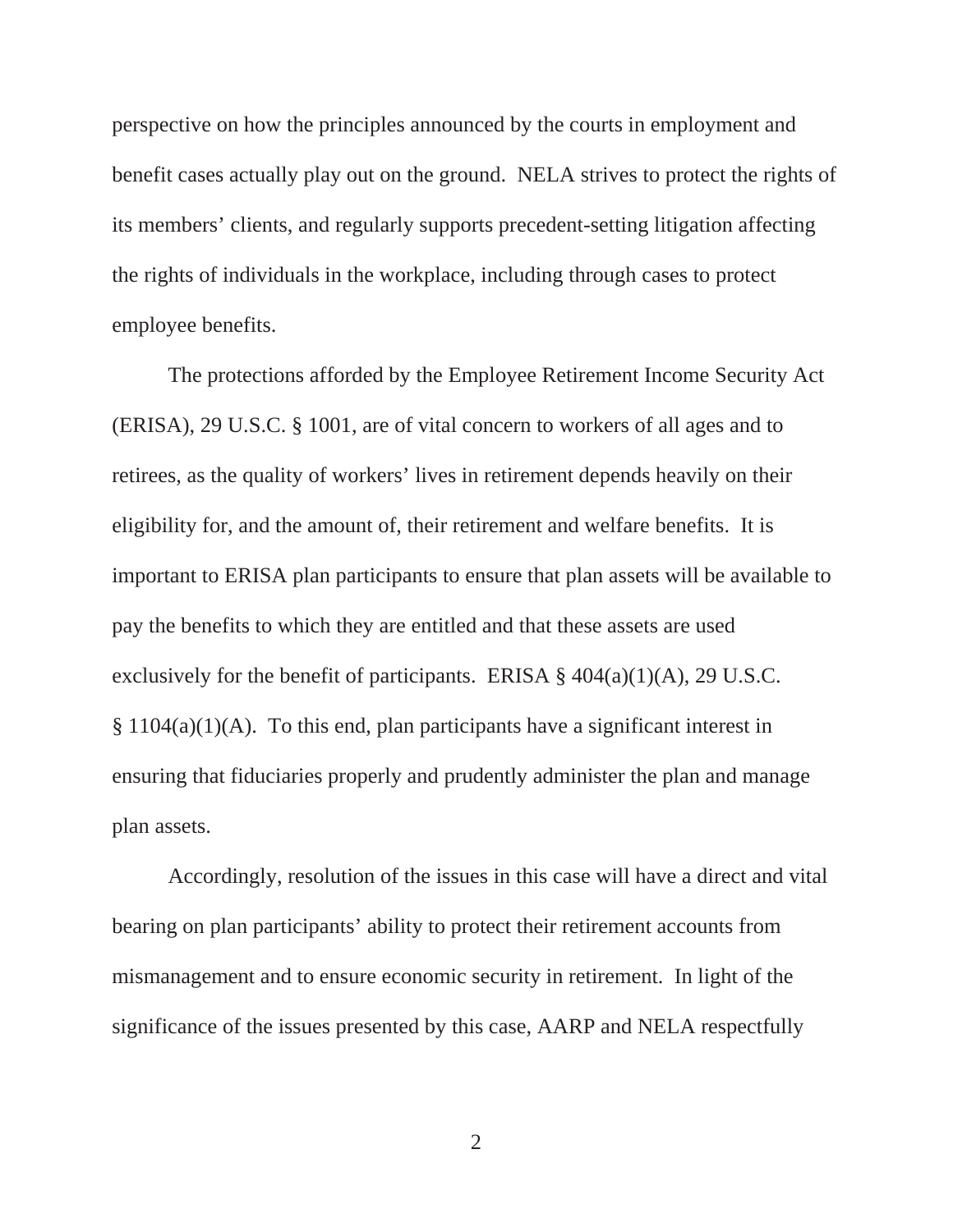submit this brief, as amici curiae, to facilitate a full consideration by the Court of these issues.

#### **SUMMARY OF ARGUMENT**

The policy implications of the district court's decision are substantial. The district court used a causation standard that has little substance and founders on the cliffs of common-sense. The court did not hold the plan fiduciaries responsible when these fiduciaries have, by the court's own findings, violated their duties of prudence owed to plan participants. The court's decision essentially reduces any fiduciary responsibility over the selection and retention of plan investment options in 401(k) plans from duties to best practices. Under the court's decision, as long as a plan fiduciary can find an expert to testify that some fiduciary somewhere **could have** made the same investment decision, the fiduciary never has to do more than conduct a cursory review to make sure the investment option met the bare minimum threshold of what is conceivably prudent. The court's decision ignores ERISA's focus on whether plan participants are entitled to a fiduciary's best effort, a solid investigation of what is more likely than not the best investment for that particular plan at that specific time, given all of the factors peculiar to that plan. Astonishingly, the district court's decision may well result in a significant percentage of \$3.4 trillion in 401(k) accounts being even less protected and close to 60 million participants covered in those accounts being even less prepared to

3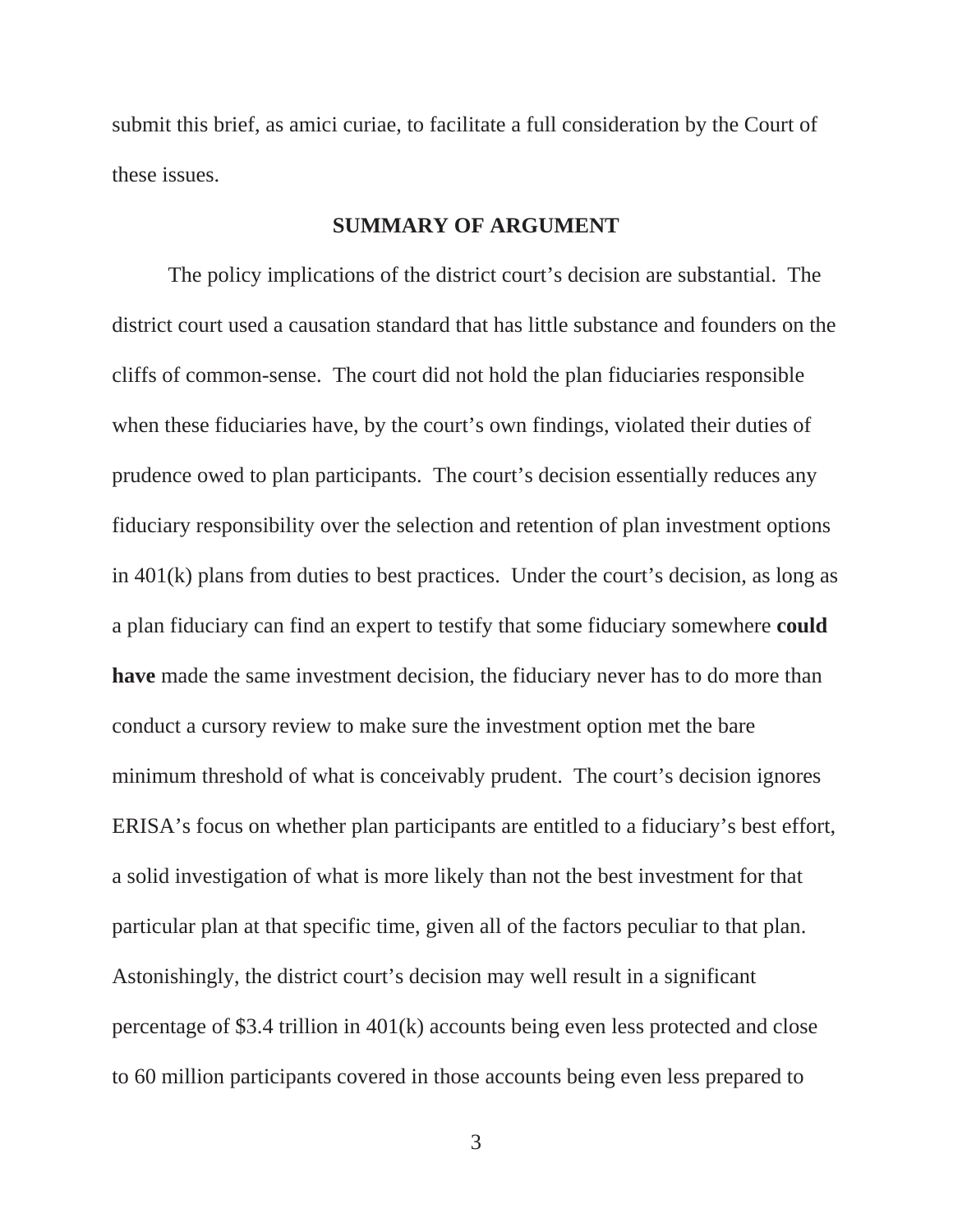meet their goals for retirement security. *See* U.S. Dep't of Labor, Employee Benefits Security Admin., *Private Pension Plan Bulletin Historical Tables* 25-27 (Nov. 2012), http://www.dol.gov/ebsa/pdf/historicaltables.pdf; Investment Company Inst., *Retirement Assets Total \$19.5 Trillion in Fourth Quarter 2012*  (Mar. 2013), www.ici.org/research/stats/retirement/ci.ret\_12\_q4.

Courts have consistently recognized that one of the fundamental fiduciary duties imposed by ERISA — and one of the fundamental protections afforded plan participants — is the duty of plan fiduciaries to thoroughly and prudently investigate the merits of plan investment decisions. *See, e.g., DiFelice v. U.S. Airways, Inc.,* 497 F.3d 410. This thorough investigation of plan investment options provides a critical safeguard towards ensuring that participants' retirement dollars are invested wisely. That means not only investment decisions that someone else might make for a different plan under different circumstances, but a decision that is, more likely than not, the right decision for that plan at that time.

Consistent with the Congressional objective of imposing sanctions for failures to abide by ERISA's substantive requirements, the majority of courts including the Fourth Circuit — have adopted a causation standard that ensures that fiduciaries who fail to conduct thorough investigations would be held accountable. In so doing, these courts have protected the interests of plan participants by creating an effective deterrent of future misconduct. The district court erroneously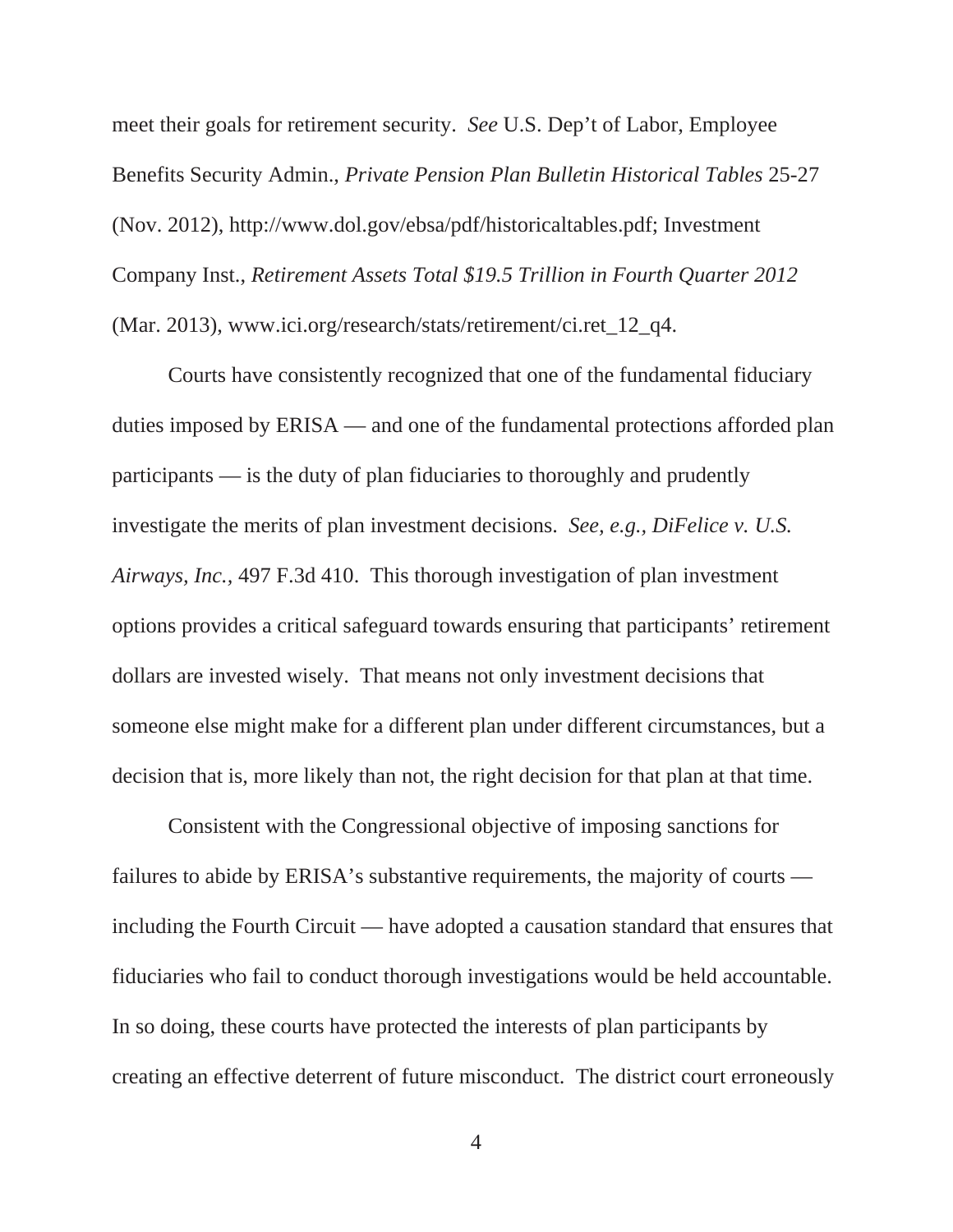veered from this standard. In its place, the court applied a causation standard that — if adopted — would significantly decrease the likelihood that fiduciaries would ever face meaningful sanctions for violating their duty to thoroughly investigate investment options. From a practical point of view, the court's decision may leave plan participants with no one minding the plan, undermining ERISA's fundamental purpose of protecting the interests of ERISA plan participants.

#### **ARGUMENT**

#### **I. INTRODUCTION**

As plan participants rely more and more on 401(k) plans for their retirement savings, they directly bear the risks associated with the investment performance of plan assets. *See generally* U.S. Gov't Accountability Office, GAO-09-642, *Private Pensions: Alternative Approaches Could Address Retirement Risks Faced by Workers but Pose Trade-Offs* 11-12, 19 (2009); *see also David v. Alphin*, 704 F.3d 327, 330 (4th Cir. 2013). These plans encourage participants to develop investment goals and an investment plan to meet those goals. *See, e.g.,* Hewitt Associates, *2009 Trends and Experiences in 401(k) Plans* 5, http:// retirementmadesimpler.org/Library/Hewitt\_Research\_Trends\_in\_401k\_Highlights. pdf (90% of plans offer investment education).

Investment option selection is a critical fiduciary function in 401(k) plans because of the direct consequences of investment performance on the retirement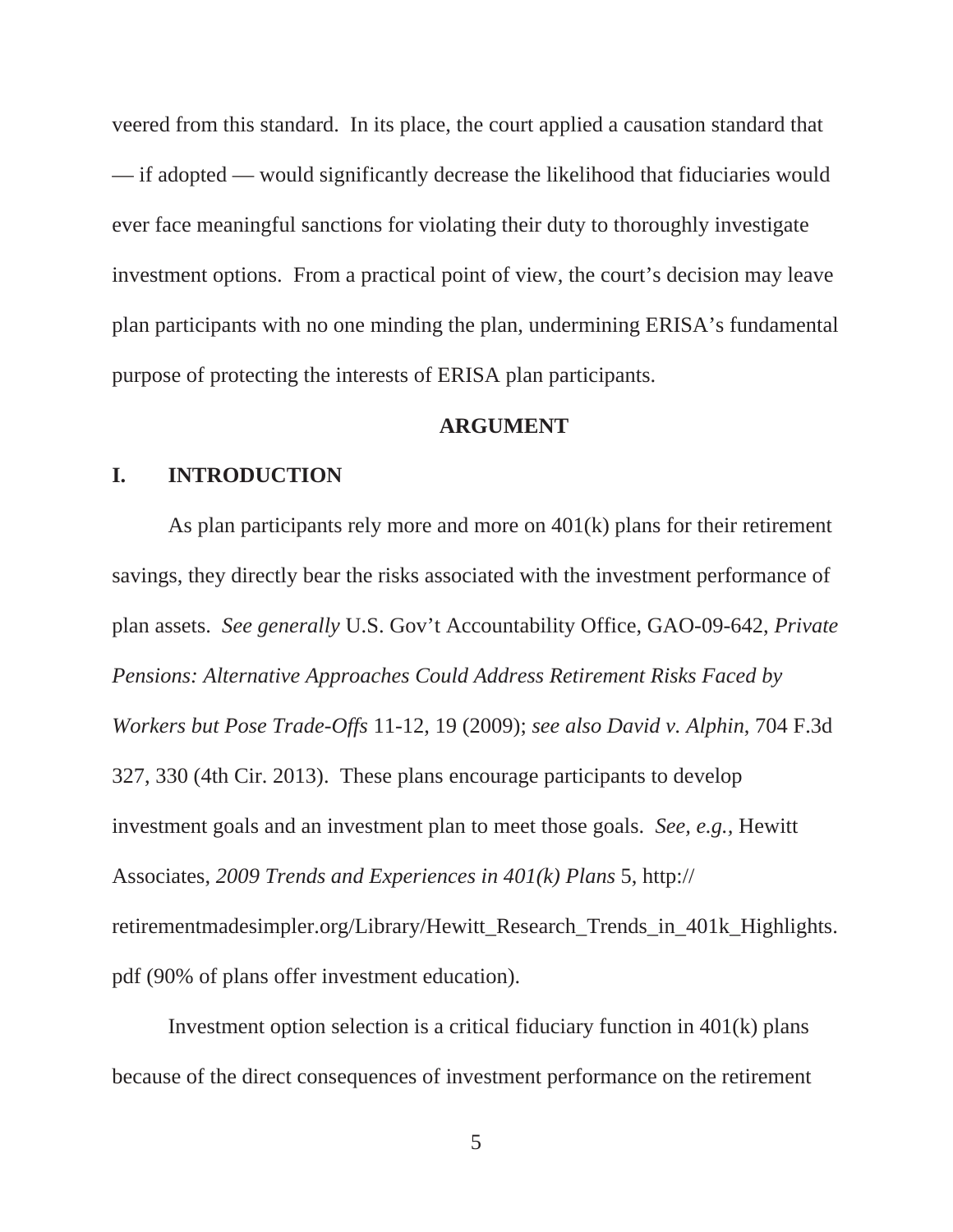savings of participants. Indeed, courts have consistently recognized that ERISA's fiduciary duties include the duty to thoroughly investigate decisions to select or remove plan investment options. *See*, *e.g*., *DiFelice v. U.S. Airways, Inc.,* 497 F.3d 410, 418 (4th Cir. 2007) ("[A] fiduciary of a defined contribution, participantdriven, 401(k) plan created to provide retirement income for employees who is given discretion to select and maintain specific investment options for participants, must exercise prudence in selecting and retaining available investment options"). The rationale for *DiFelice* and other court decisions are obvious. If 401(k) plan participants cannot rely on plan fiduciaries for the obligation of prudently conducting thorough reviews of plan investment options, it unnecessarily increases the investment risk on participants, placing them at greater peril of failing to reach an adequate level of retirement income.<sup>2</sup>

Without the ability of participants to straightforwardly challenge the failures of their plan fiduciaries to properly investigate plan investment options, one of the primary goals of ERISA will be undermined — protecting retirement assets from misuse and mismanagement. *See LaRue v. DeWolff, Boberg& Assocs., Inc.*, 552 U.S. 248, 254 (2008) (ERISA's legislative history showed that "the crucible of

 $2$  When substantial losses due to a plan's failure to determine whether investment options are prudent occur at or near retirement, the long-term effect wreaks havoc, financially and emotionally, on individuals and their families since retirement typically occurs at an age where employees do not have time to make up their losses. *See generally Musmeci v. Schwegmann Giant Super Markets*, 159 F. Supp. 2d 329 (E.D. La. 2001).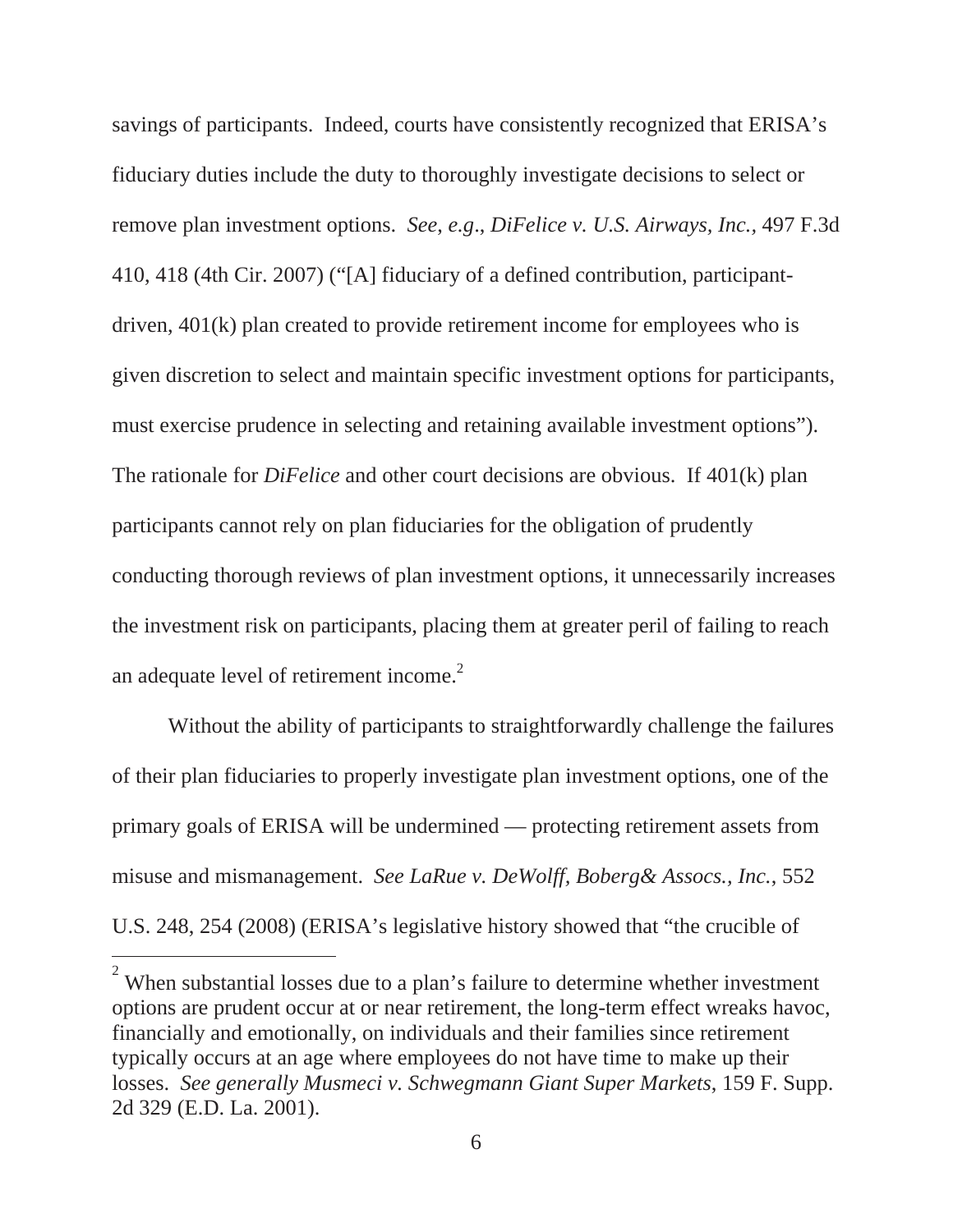congressional concern was misuse and mismanagement of plan assets by plan administrators.") (quoting *Massachusetts Mut. Life Ins. Co. v. Russell.*, 473 U.S. 134, 141 n.8 (1985)). Thus, the nearly unmeetable loss causation standard applied by the district court in this case significantly decreases the ability of plan participants to challenge such failures. It substantially — and unjustifiably decreases the likelihood that plan fiduciaries will exercise even a modicum amount of prudence because it is unlikely that plan fiduciaries would ever be held liable for their failures to thoroughly investigate plan investment options.

**II. IT IS ESSENTIAL TO PARTICIPANTS' RETIREMENT SECURITY THAT ERISA BE CONSTRUED TO ACTUALLY PROTECT THE TRILLIONS OF DOLLARS IN 401(k) PLANS BY FINDING A FIDUCIARY'S INVESTMENT DECISION IMPRUDENT IF A HYPOTHETICAL PRUDENT FIDUCIARY MORE LIKELY THAN NOT WOULD NOT HAVE MADE THE SAME INVESTMENT DECISION FOR THE SAME PLAN AT THE SAME TIME.** 

#### **A. Congress Enacted ERISA's Fiduciary Standards To Protect Pension Plan Assets And Thus Participants' Retirement Security.**

Prior to the passage of ERISA, there were no federal standards requiring persons operating employee benefit plans to avoid imprudent transactions which dissipated plan assets resulting in insufficient funds to meet the vested claims of participants. *See* THE AMERICAN BAR ASSOCIATION & THE BUREAU OF NATIONAL AFFAIRS, EMPLOYEE BENEFITS LAW xcix-c (3d ed. 2012). After assembling a record that showed a history and pattern of employees failing to receive their promised employee benefits, a lack of disclosure and transparency, and varied and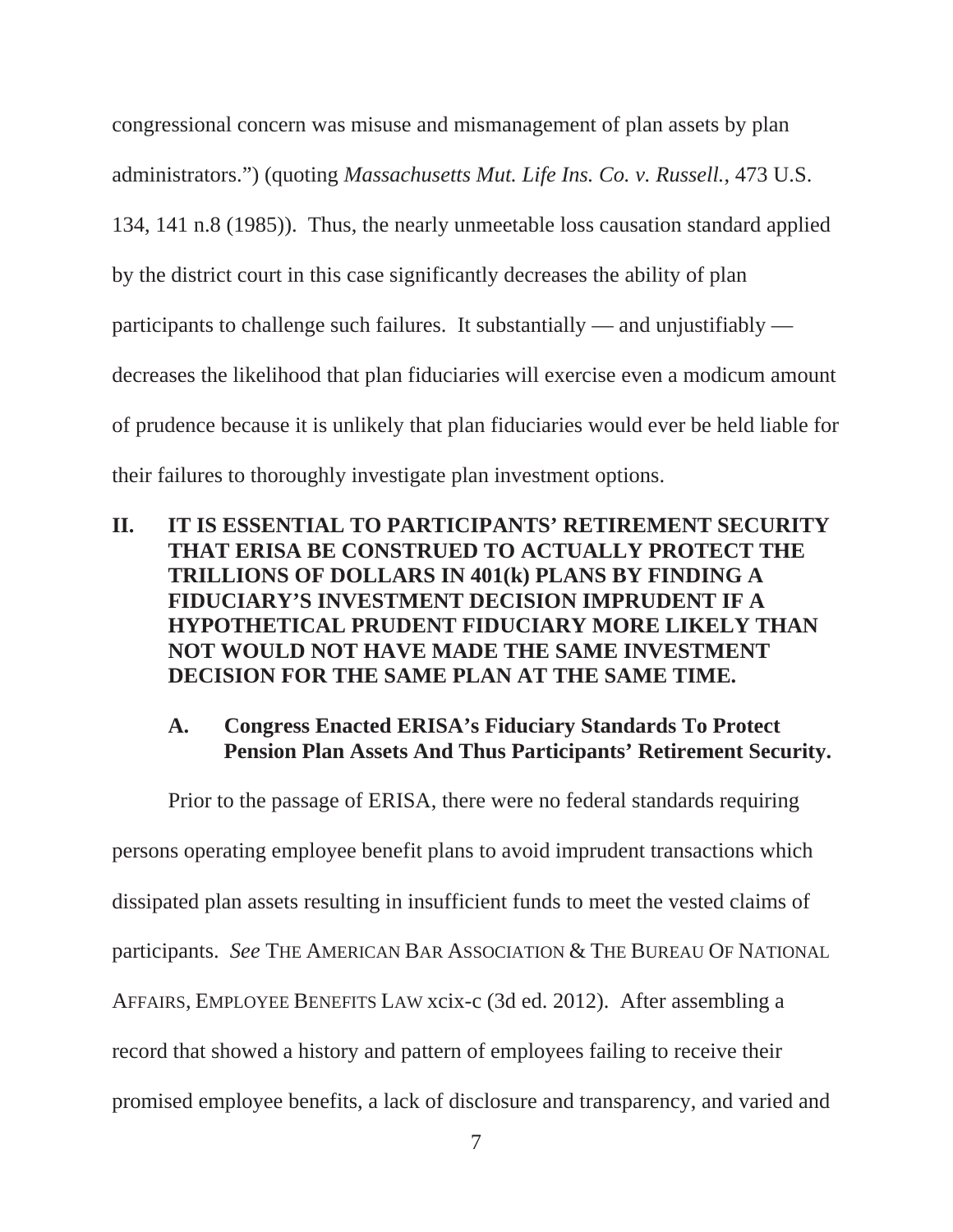numerous financial abuses, Congress enacted ERISA. By "establishing standards of conduct, responsibility, and obligations for fiduciaries" and "by providing for appropriate remedies [and] sanctions" for violations of those fiduciary standards, ERISA § 2(b), 29 U.S.C. § 1001(b), Congress sought to protect "the interests of employees and their beneficiaries in employee benefit plans." ERISA § 2(b), 29 U.S.C. § 1001(b); *Shaw v. Delta Air Lines, Inc*., 463 U.S. 85, 90 (1983)("ERISA is a comprehensive statute designed to promote the interests of employees and their beneficiaries in employee benefit plans."); *Firestone Tire & Rubber Co. v. Bruch*, 489 U.S. 101, 113 (1989) (same). In this manner, fiduciaries are held accountable for their decisions, thereby fostering ERISA's primary goal of protecting employees' benefits.

One of the significant methods Congress provided participants for protecting their plans, and thus their benefits, was through ERISA's fiduciary requirements – requirements that even now, almost 40 years later, remain a keystone in ERISA's structure. *See Central States, Se. & Sw. Areas Pension Fund v. Cent. Transp., Inc*., 472 U.S. 559, 569-71 (1985) (fiduciary powers must be exercised in accordance with trust law standards); *Varity Corp. v. Howe*, 516 U.S. 489, 496 (1996) ("ERISA protects employee pensions and other benefits by . . . setting forth certain general fiduciary duties applicable to the management of both pension and non-pension benefit plans"). These fiduciary requirements imposed duties of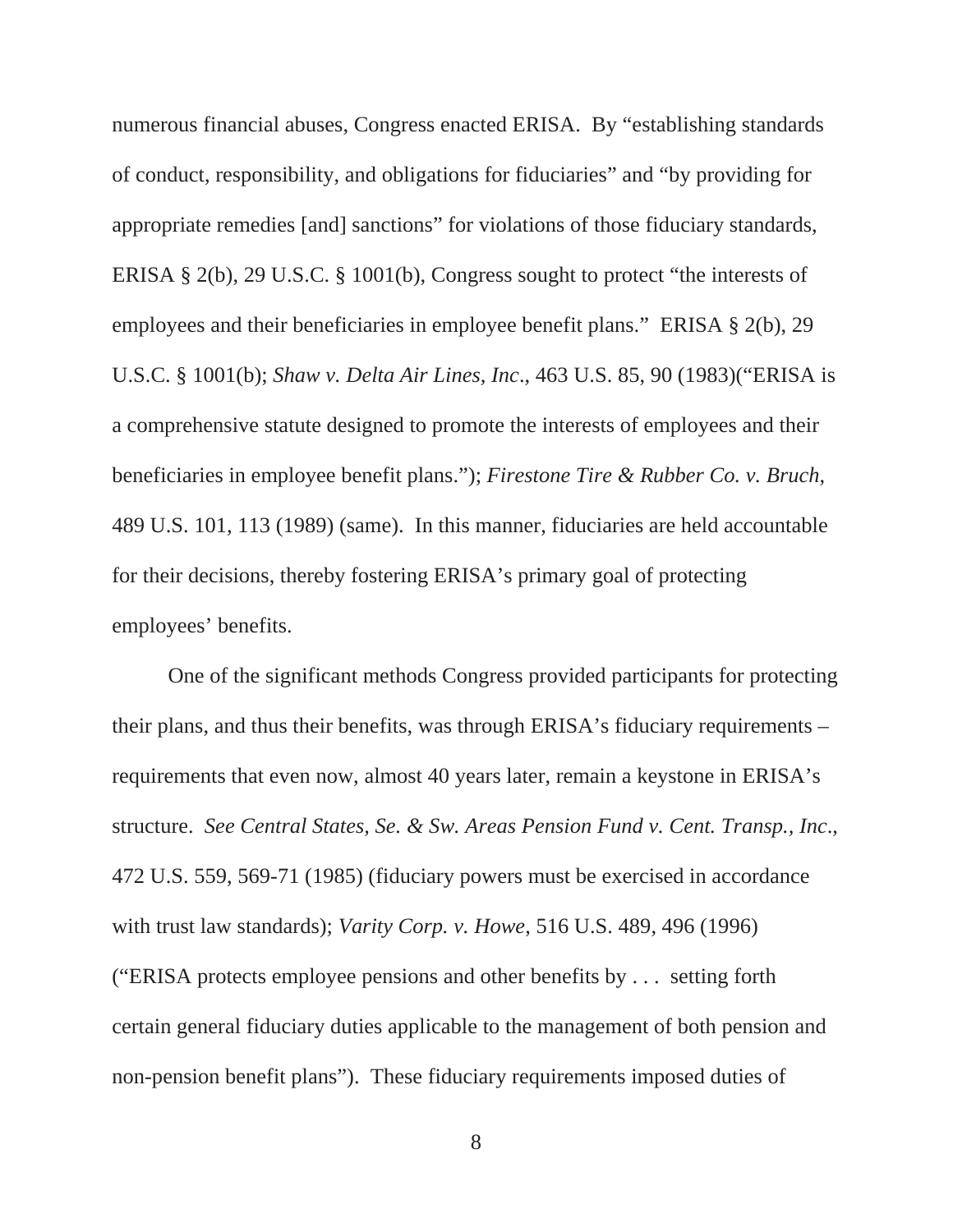prudence, loyalty, and care with respect to the management of trust funds upon plan fiduciaries. *See* ERISA § 404, 29 U.S.C. § 1104. Thus, §§ 404 and 406 carefully regulate the conduct of plan fiduciaries with regard to the administration and management of the plan and its assets. *See* 29 U.S.C. § 1002(21)(A). Congress established these standards of conduct to ensure fiduciaries would be held liable for their breaches. *See Laborer's Nat'l Pension Fund v. N. Trust Quantitative Advisories, Inc.*, 173 F.3d 313, 322 (5th Cir. 1999) ("A fiduciary may not discharge his duties in a manner inconsistent with ERISA provisions."); *Roth v. Sawyer-Cleator Lumber Co.*, 16 F.3d 915, 919-20 (8th Cir. 1994) (stating that the breach of fiduciary duty is "a standard of conduct that Congress has imposed and that the fiduciary can satisfy by acting reasonably").

## **B. Although 401(k) Plans Hold Trillions Of Dollars Of Assets And Have Become The Predominant Private Retirement Savings Vehicle, Individual Account Balances Are Modest, Warranting Fiduciaries' Prudent Investigation Of Investment Options.**

Defined contribution plans, including 401(k) plans like the plan here, have become — aside from Social Security — the primary vehicle for providing retirement income in America. *See LaRue v. DeWolff, Boberg& Assocs., Inc*., 552 U.S. 248, 255 & n. 5 (2008). Thus, the importance of protecting  $401(k)$  plan participants by ensuring that their investment options are thoroughly investigated by plan fiduciaries cannot be overstated.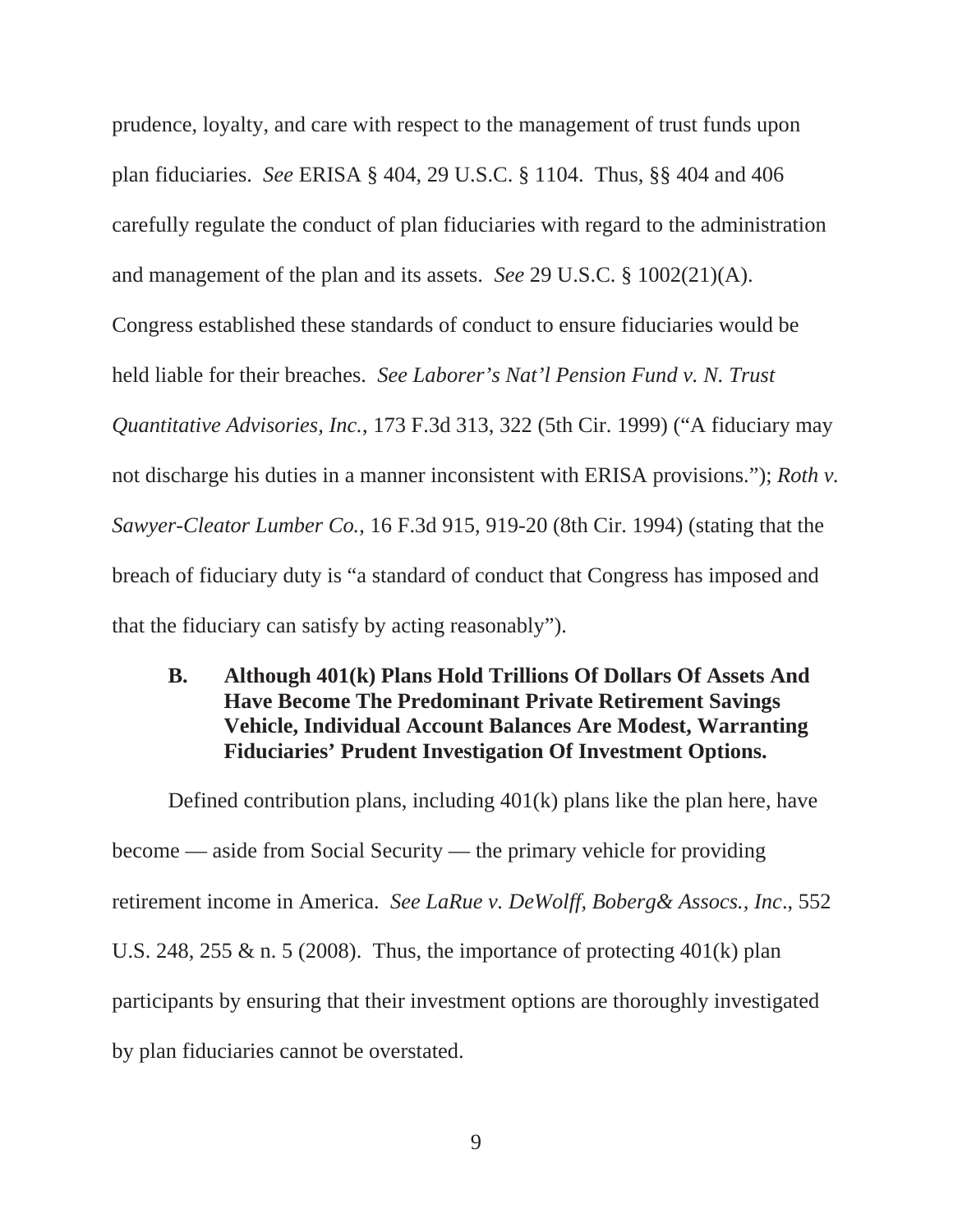Since the introduction of 401(k) plans in 1980, there has been explosive growth in these plans as shown by every measure including the number of plans, number of participants, and value of assets. From 1984 to 2010, the number of  $401(k)$  plans increased from 17,303 to 518,675, while the number of  $401(k)$ participants increased from approximately 7.5 million to 60.5 million. U.S. Dep't Of Labor, Employee Benefits Security Admin., *Private Pension Plan Bulletin Historical Tables* 25 (Nov. 2012), http://www.dol.gov/ebsa/pdf/historical tables.pdf.

Assets in 401(k) plans increased from \$91 billion in 1984 to \$3.1 trillion in 2010. *Id*. At the end of 2012, 401(k) plans held \$3.4 trillion in assets. Investment Company Inst., *Retirement Assets Total \$19.5 Trillion in Fourth Quarter 2012*, www.ici.org/research/stats/retirement/ci.ret\_12\_q4. Because of the number of participants and the amount of assets in these plans, courts need to provide 401(k) plans with considerable scrutiny to ensure the safety and protection of these assets.

Sadly, most individual 401(k) account balances are modest. *See* Jack Van Derhei, et al., *401(k) Plan Asset Allocation, Account Balances, and Loan Activity* 4, EBRI Issue Brief, no. 380 (Dec. 2012), http://www.ebri.org/pdf/briefspdf/EBRI\_ IB 12-2012 No380.401k-eoy2011.pdf (2011 year end average 40(k) balance was about \$59,000, with the median about \$16,650); Andrea Combs, *401k balances hit record highs,* MARKETWATCH (Feb. 14, 2013, 5:00 PM), http://money.msn.com/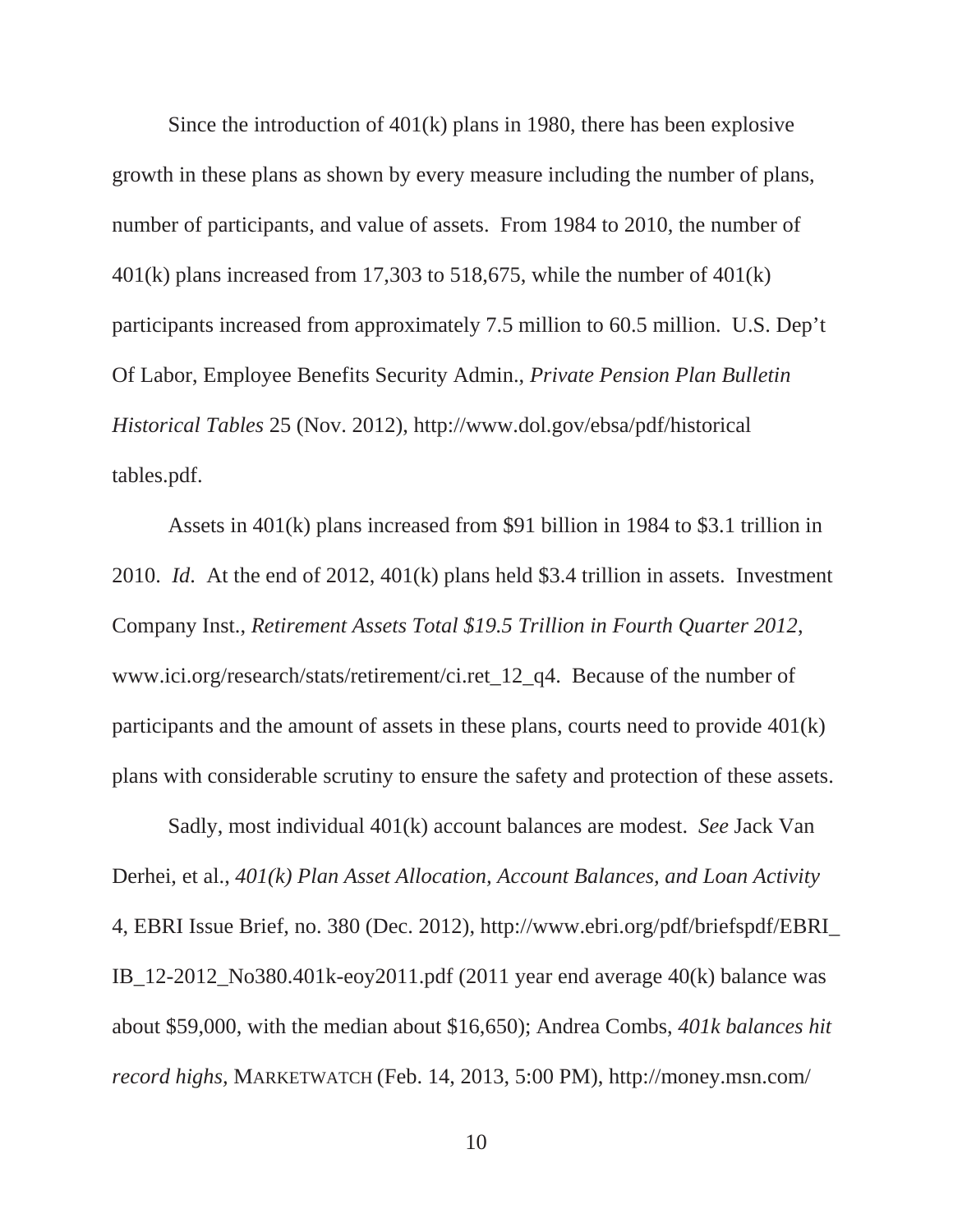mutual-fund/401k-balances-hit-record-highs (advising that the 2012 average of Fidelity managed 401(k) accounts at \$77,300 may portend difficult retirement years). Such limited individual balances underscore the critical significance of a fiduciary's duty to perform a careful investigation before buying or selling any specific investment options. This will enable participants to follow the investment plan that fiduciaries and others have continually encouraged them to adopt and to accumulate sufficient assets in these accounts to fund their retirement years. *See* Craig Copeland, *Employment-Based Retirement Plan Participation: Geographic Differences and Trends*, 2011, EBRI Issue Brief no. 378, 7 (Nov. 2012), http://www.ebri.org/pdf/briefspdf/EBRI\_IB\_11-2012\_No378\_RetParticip.pdf; U.S. Gov't Accountability Office, GAO-09-642, *Private Pensions: Alternative Approaches Could Address Retirement Risks Faced By Workers But Pose Trade-Offs* 11-12, 19 (2009).

**C. Participants Rely On Plan Fiduciaries To Prudently Investigate The Investment Options Provided In Their 401(k) Plans Especially Where Fiduciaries Have Highly Specialized Knowledge Of A Stock Like In This Case.** 

Employees who participate in 401(k) plans contribute a portion of their salaries to those plans and may receive matching contributions from their employers as part of their compensation package. U.S. Dep't of Labor, Employee Benefits Security Admin., WHAT YOU SHOULD KNOW ABOUT YOUR RETIREMENT 3 (Nov. 2006), http://www.dol.gov/ebsa/publications/wyskapr.html. They participate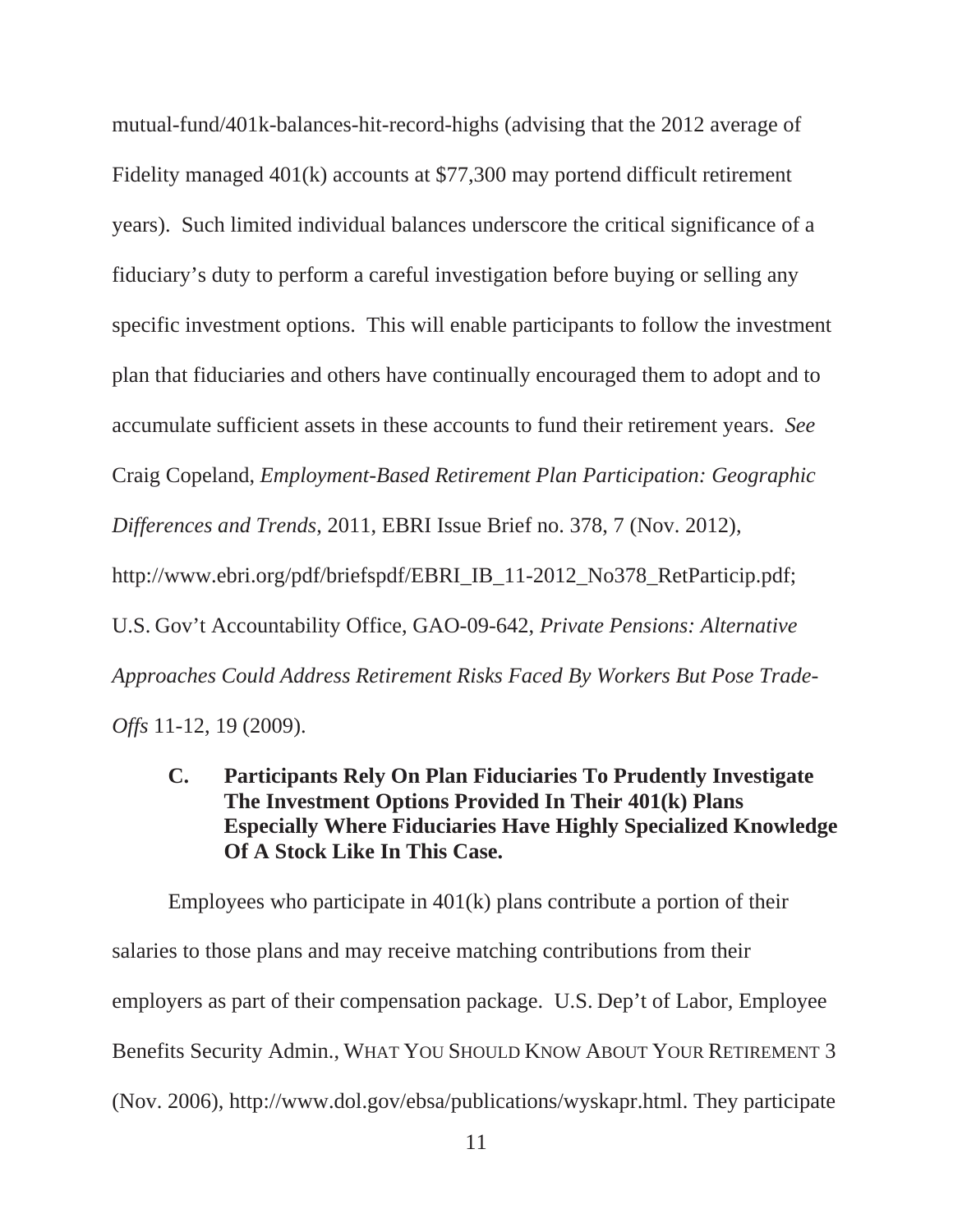based on the assumption that "someone is minding the store," that is, fiduciaries are administering the plans prudently and solely in the participants' best interests. ERISA § 404(a)(1), 29 U.S.C. § 1104(a)(1).

The predominance of  $401(k)$  plans — and the shift away from traditional defined benefit plans — has caused a fundamental reallocation of investment risk in employer sponsored plans. Gone are the days when retirees could count on a predictable life-time annuity funded solely by their employers. Today, income security in retirement depends primarily on two factors: (1) the level of employee and employer contributions to 401(k) plans; and (2) the quality and performance of the investment options in which those contributions are invested. *See*, *e.g*., *LaRue v. DeWolff, Boberg & Associates, Inc*., 552 U.S. 248, 250 n. 1 (2008) (describing the differences between defined benefit and defined contribution plans and recognizing the impact of investment returns on the defined contribution benefits received); *see also David v. Alphin*, 704 F.3d 327, 330 (4th Cir. 2013) (same).

Significantly, unlike participants in defined benefit plans, 401(k) participants alone bear the risk if their investment choices perform poorly. *See id.* at 330 (recognizing that in a defined benefit plan a participant receives the promised benefit regardless of investment returns whereas in a defined contribution plan the participant receives only whatever is in the account); *see generally* EDWARD A. ZELINSKY, THE ORIGINS OF THE OWNERSHIP SOCIETY: HOW THE DEFINED

12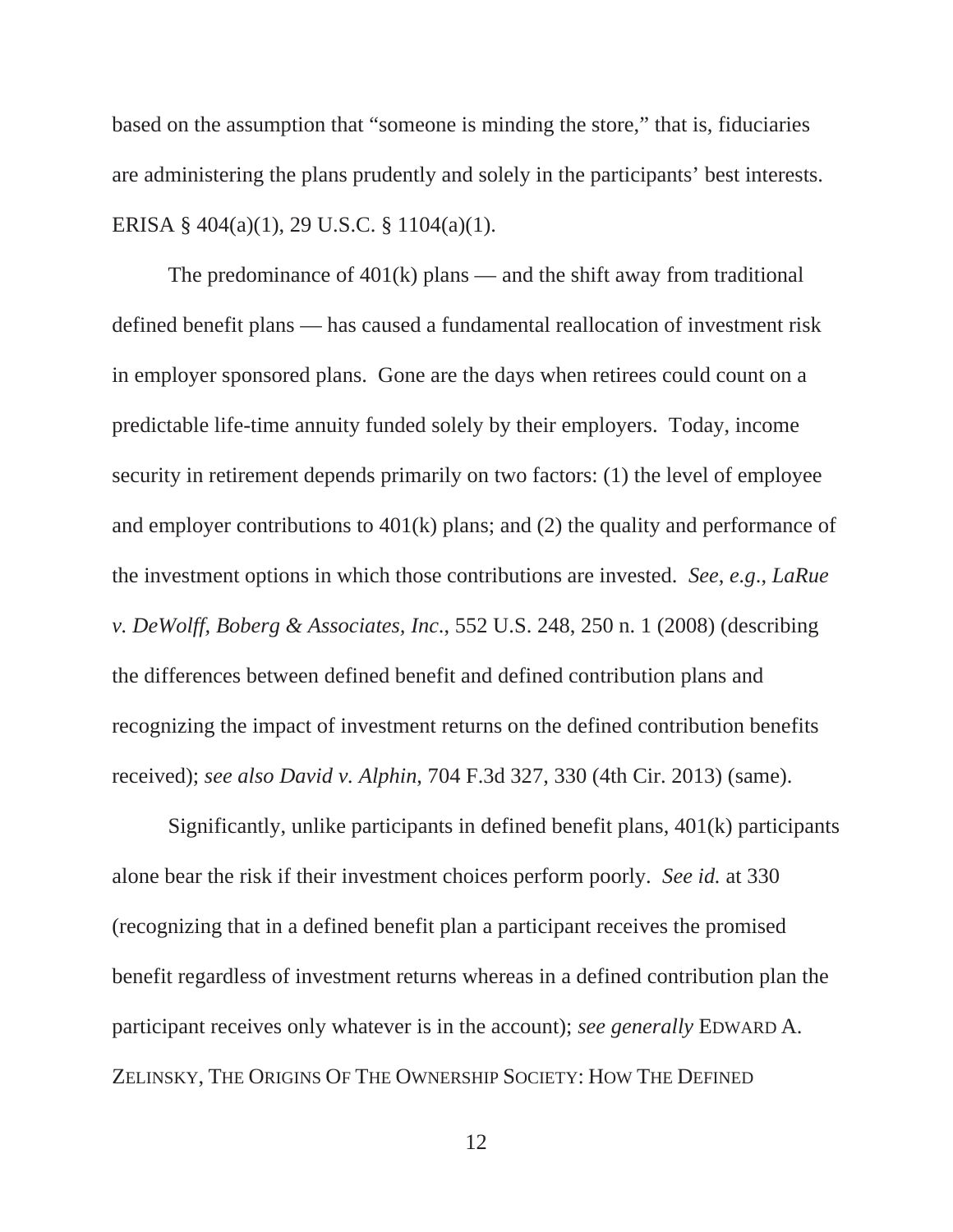CONTRIBUTION PARADIGM CHANGED AMERICA (Oxford 2007) (detailed booklength account by a law professor of the transformation effected by the defined contribution model). Thus, the fiduciary's duty to prudently monitor, select and retain plan investment options is critical to the proper functioning of retirement plans. Retirees and future retirees rely heavily on the prudence, knowledge and expertise of plan fiduciaries charged with evaluating those investment options. Participants trust when fiduciaries provide a pool of investment options that the good options have been included and inferior options have been excluded. They also trust that if an option that once was included, but now has been eliminated, the plan fiduciaries had a good solid reason for this change.

If, as here, a stock or fund is eliminated from the choices and can no longer be held in participants' accounts, the impact of that decision is that those participants who have chosen the eliminated stock or fund as part of their investment strategy will have to completely rebalance their portfolios and potentially change their investment plans. *Cf.* Ning Tang & Olivia S. Mitchell, *The Efficiency of Pension Plan Investment Menus: Investment Choices in Defined Contribution Pension Plans* (Retirement Research Consortium, Working Paper No. 2008-176, 2008) (investment menus significantly shape workers' accumulations of retirement wealth), *available at* http://www.mrrc.isr.umich.edu/publications/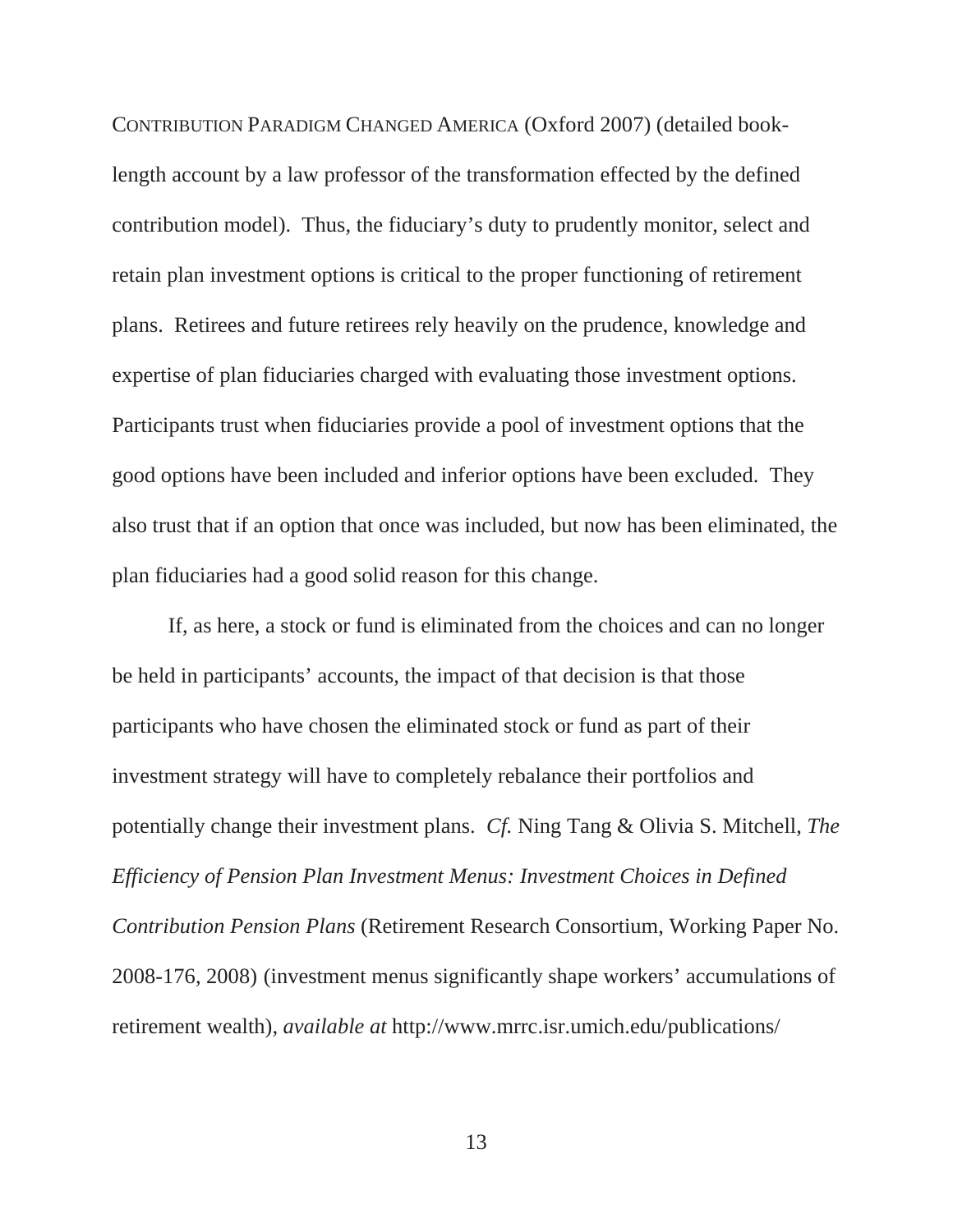conference/pdf/UM08-20A0708C.pdf. Decisions to compel participants to clear their accounts of a particular stock are significantly more critical, and require greater investigation, than a decision to include a stock within a menu of choices. Including a new stock in a catalogue of stocks is allowing the participants themselves to choose. Eliminating a particular stock is declaring that the stock is so bad that no reasonable participant would want to hold it. This evaluation should not be a casual decision. Thus, participants' reliance on fiduciaries is especially great in such situations, especially where the fiduciaries are expected to have a highly specialized knowledge with respect to a particular stock — as the fiduciaries had here. Yet, none of that experience or expertise was brought to bear in concluding the Nabisco stock was to be sold.

- **III. WHERE PLAN FIDUCIARIES HAVE FAILED TO PRUDENTLY INVESTIGATE AN INVESTMENT DECISION, THE INVESTMENT SHOULD BE DEEMED OBJECTIVELY IMPRUDENT UNLESS A HYPOTHETICAL PRUDENT FIDUCIARY MORE LIKELY THAN NOT WOULD HAVE MADE THE SAME INVESTMENT DECISION FOR THE SAME PLAN AT THE SAME TIME.** 
	- **A. The Loss Causation Standard Previously Established by the Fourth Circuit Deters Fiduciary Imprudence and Thus Protects Participants' Retirement Security.**

The protections provided by the fiduciary duty of prudence are only effective if the duty is backed by an effective enforcement mechanism. Indeed, in enacting ERISA Congress recognized that the policy goal of protecting the interests of plan participants could be achieved only "by establishing standards of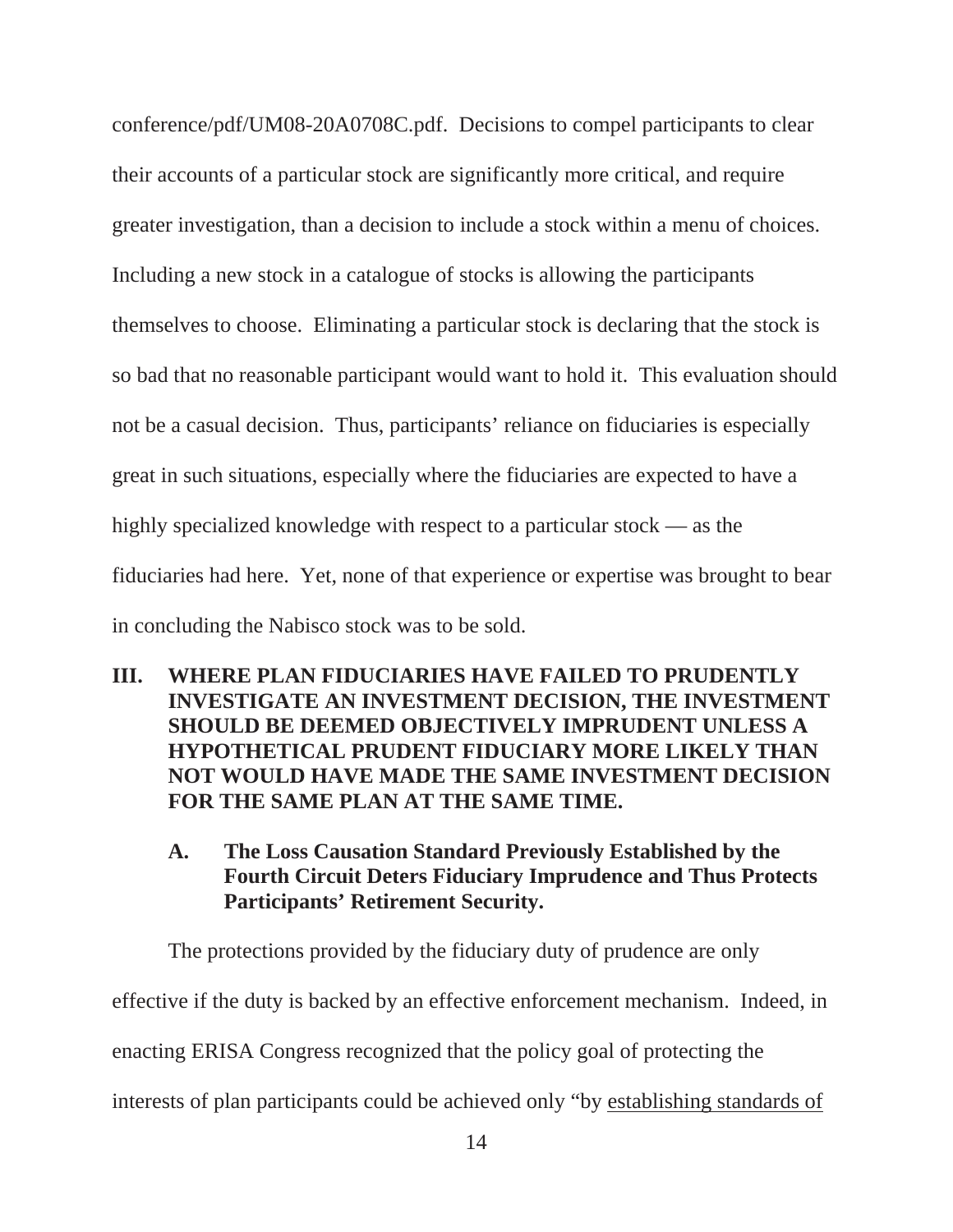conduct . . . and by providing appropriate remedies, sanctions, and ready access to the Federal courts." 29 U.S.C. § 1001(b) (emphasis added). There would be little incentive for plan fiduciaries to conduct thorough investigations into the prudence of plan investment options if they knew there would be no meaningful sanction(s) for failing to do so.

Thus, although courts have held that plan fiduciaries "can only be held liable for losses to the Plan actually resulting from their failure to investigate," *Plasterers' Local Union No. 96 Pension Plan v. Pepper*, 663 F.3d 210, 218 (4th Cir. 2011), the loss causation standard that circuit courts have been widely adopted — including by the Fourth Circuit — has been tailored to ensure that it effectively deters imprudence. Specifically, courts have held that a fiduciary who has violated the duty of prudence is "insulated from liability" only "if a hypothetical prudent fiduciary would have made the same [investment] decision anyway." *Plasterers',* 663 F.3d at 218 (emphasis added) (quoting *Roth v. Sawyer–Cleator Lumber Co*., 16 F.3d 915, 919 (8th Cir.1994)); *accord*, *In re Unisys Sav. Plan Litig*., 173 F.3d 145, 153-54 (3d Cir. 1999) (evaluating whether "a hypothetical prudent fiduciary would have made the same investments") (emphasis added); *Bussian v. RJR Nabisco, Inc.,* 223 F.3d 286, 300 (5th Cir. 2000) (evaluating whether the annuity provider selected "would have been chosen had the fiduciary conducted a proper investigation") (emphasis added).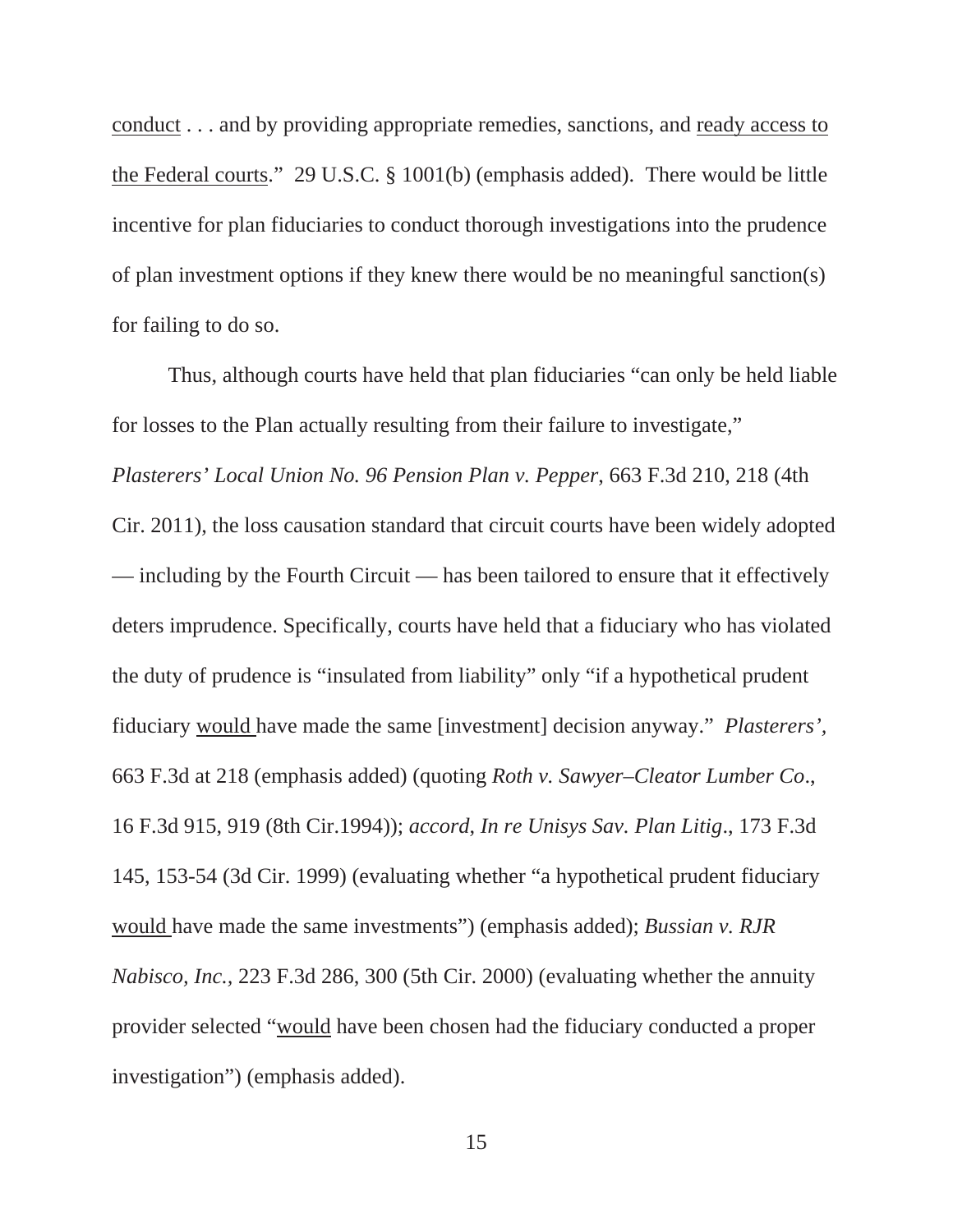By holding imprudent fiduciaries to the standard of what a hypothetical prudent fiduciary would have done in response to the facts revealed by a thorough investigation, these courts established a causation standard that ensured that future imprudent conduct was deterred. This deterrent effect flows from the fact that fiduciaries, in deciding how thoroughly to investigate a particular investment decision, would realize there is a significant likelihood that a hypothetical prudent fiduciary conducting a thorough investigation would reach a different result than would a fiduciary relying on a haphazard, incomplete, or otherwise lacking review. As the Seventh Circuit explained in adopting this standard:

> The entire statutory scheme of ERISA demonstrates that Congress' overriding concern in enacting the law was to insure that the assets of benefit funds were protected for plan beneficiaries. . . . [H]onest but potentially imprudent trustees are adequately deterred from engaging in imprudent conduct by the knowledge that imprudent conduct will usually result in a loss to the fund, a loss for which they will be monetarily penalized. This monetary sanction adequately deters honest but potentially imprudent trustees.

*Brock v. Robbins*, 830 F.2d 640, 647-48 (7th Cir. 1987); *accord*, *Plasterers'*, 663 F.3d at 217 (quoting *Brock,* 830 F.2d 647-48); *cf. Fink v. Nat'l Sav.& Trust Co*., 772 F.2d 951, 962 (D.C. Cir. 1985) (explaining that an imprudent investigation would result in a prudent investment generally only "through prayer, astrology or just blind luck") (Scalia, J., concurring in part and dissenting in part).

The "would" standard (1) promotes rather than discourages compliance with

ERISA's mandates; (2) prevents fiduciaries from attempting to avoid the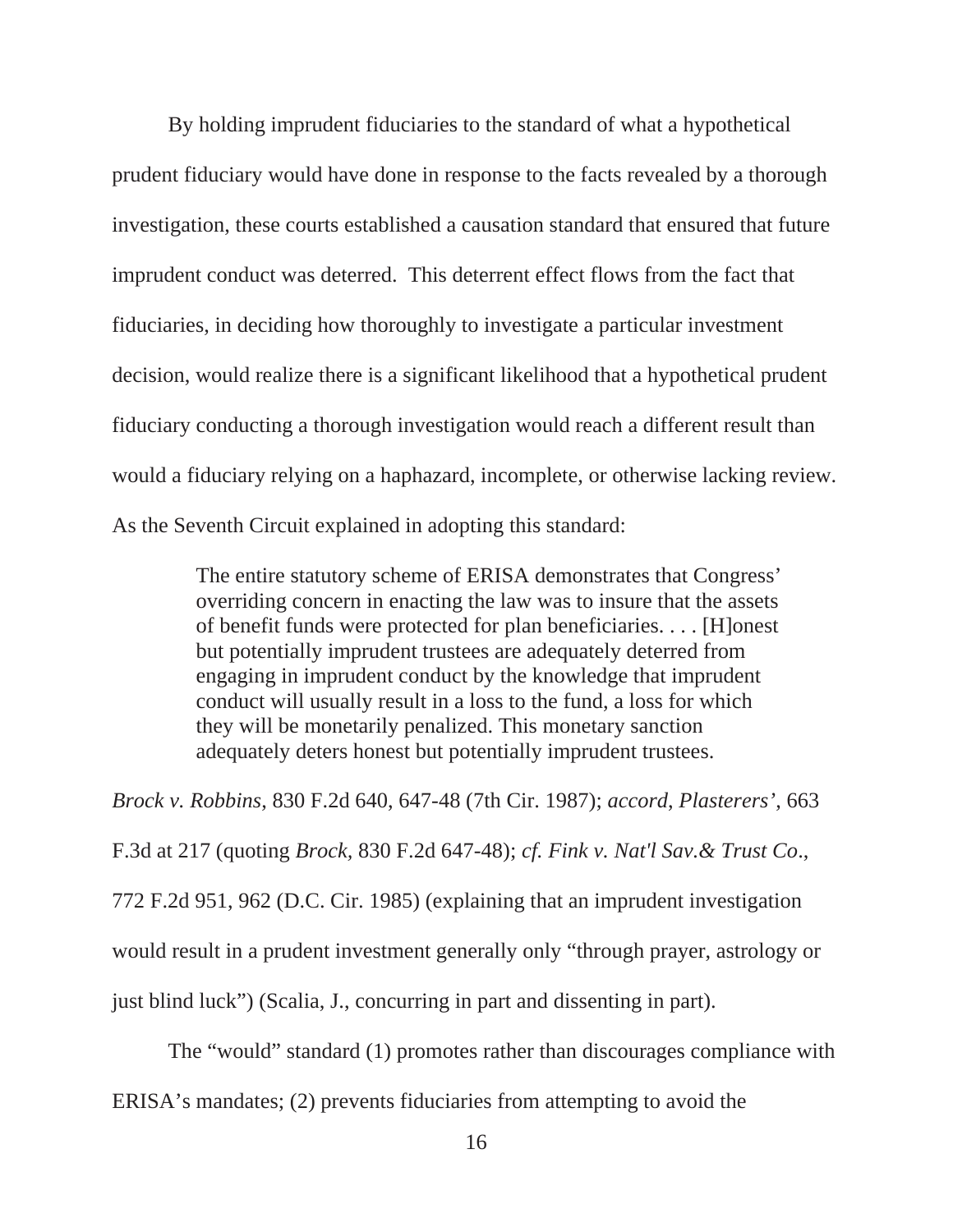consequences of their misconduct through post hoc rationalizations of how they might have come to the same conclusion following a proper investigation; and (3) directs trial courts to not jettison a critical value of contemporaneous prudent investigation — that only those investments that are most appropriate for that plan at that time will be chosen, instead of having to later engage in self-serving litigation driven rationalizations of what could have been a passable investment for any plan at any time.

ERISA's prudent investigation mandate is more than a good suggestion. Compliance with it means that participants will get the benefit of the best investment decision for that plan at that time. Subsequently evaluating causation with the "could" standard means the participants lose the benefit of the bargain, and may wind up only with a barely acceptable investment decision, that arguably fits some plan, even though not this plan, at some time, even though not this plan at the time it was made. $3$ 

<sup>3</sup> This analysis is not novel. For example, in examining the role of the investment of retirement plan assets in hedge funds and private equity funds as part of a plan's investment portfolio, the ERISA Advisory Council studied fiduciary issues relative to the prudent selection and monitoring of these investment options. The Council focused on the questions a plan should ask to determine whether such an investment was appropriate for that plan at the time of potential investment. *See* 2011 Advisory Council on Employee Welfare and Pension Benefit Plans, *Suggested Sample TIP Sheet in Report on Hedge Funds and Private Equity Investments*, http://www.dol.gov/ebsa/publications/2011ACreport3.html (setting twelve areas of inquiry with detailed subparts).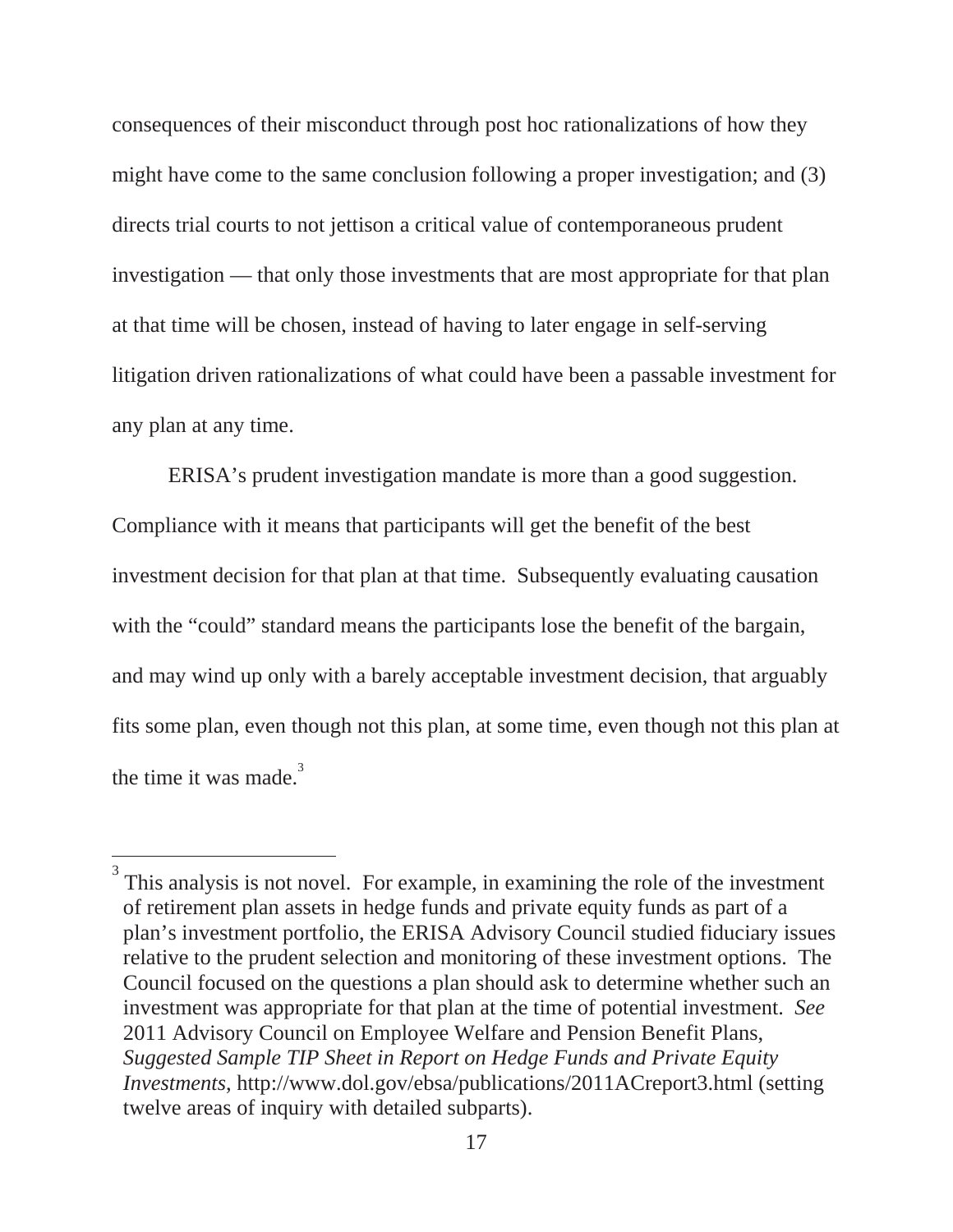The "would have" standard is an analysis of what the best decision was for that plan at that time. ERISA is not meant to create "one size fits all" benefit plans. Instead, it is meant to ensure that the fiduciaries carry out their duties in accord with the facts and circumstances peculiar to that plan. Each investment decision must be evaluated in light of the plan as a whole, its stated purpose, the type of plan it is, the plan demographics, the other investment options available in a 401(k) plan, and other factors peculiar to that plan. This is the benefit of ERISA's bargain and a benefit important to protect.

Consequently, the standard that the Fourth Circuit and many other circuits have articulated to determine loss causation thus recognizes the necessity of a prudent investigation for a particular plan, at a specific point in time. This standard provides fiduciaries with the appropriate motivations to engage in thorough and prudent investigations of plan choices. And, only this standard both protects participants from breaching fiduciaries, and protects fiduciaries from losses not caused by their imprudent decisions.

## **B. The District Court's Application of a "Could" Standard Does Not Adequately Deter Fiduciary Imprudence Because It Does Not Focus on a Specific Plan At A Specific Time.**

Although the district court initially set forth the "would" standard stated in *Plasterers,' see Tatum v. R.J. Reynolds Tobacco Co.*, 2013 U.S. Dist. LEXIS 26045, at \*97 (M.D.N.C. Feb. 25, 2013), it did not apply that standard. Instead, it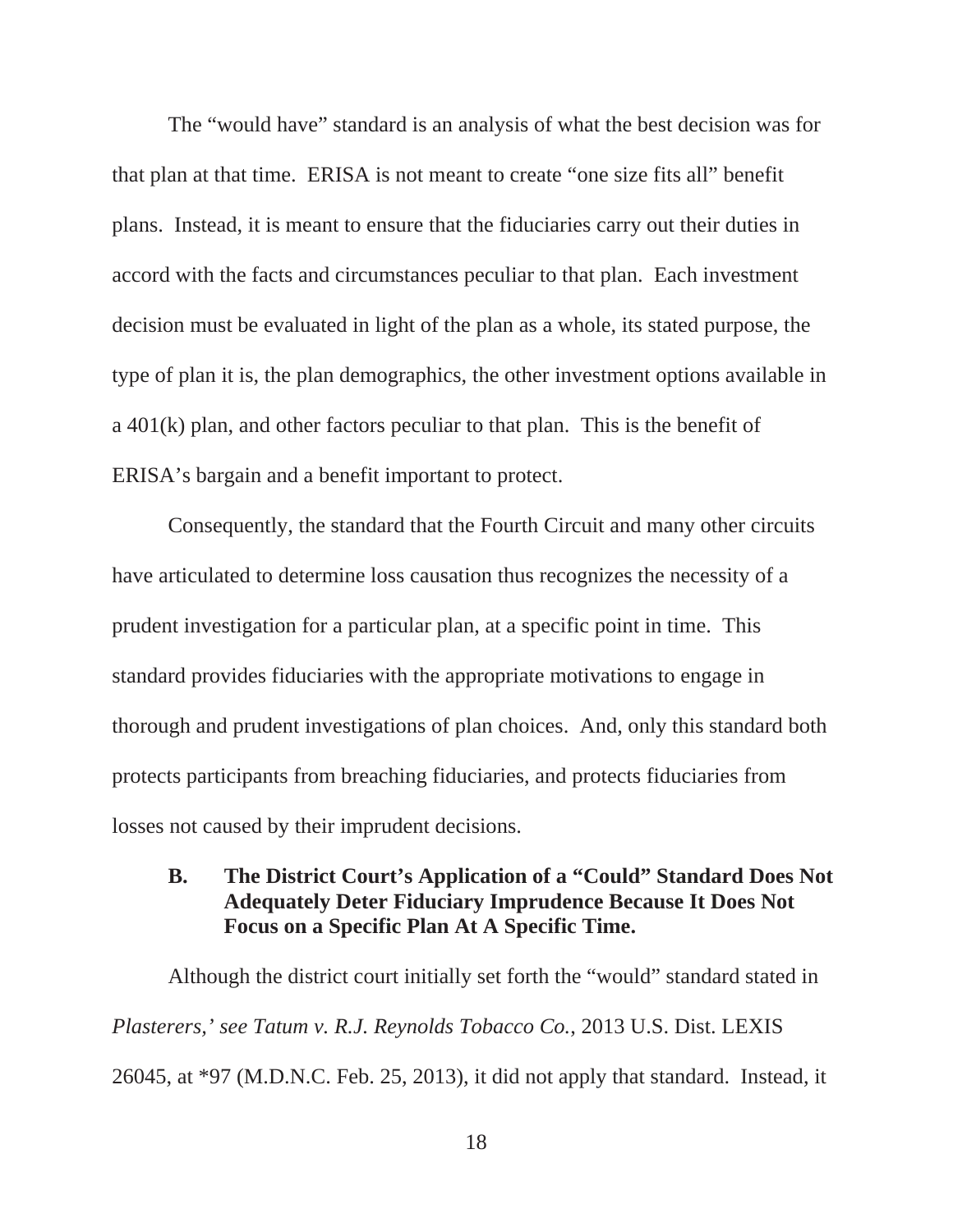applied the far more lenient "could" standard. Specifically, the court held that the plan's losses were not caused by Defendants' imprudence because "a hypothetical prudent fiduciary could have decided to eliminate the Nabisco Funds." *Id.* (emphasis added).

Perhaps the district court's misstep came from trying to determine who is a hypothetical prudent fiduciary. After all, there are all sorts of hypothetical prudent fiduciaries making all sorts of hypothetically prudent decisions, many of which are inconsistent with each other. But when the law speaks of such a hypothetical prudent fiduciary, it must mean that this hypothetical prudent fiduciary **more likely than not** would have bought or sold a particular investment for that plan, at that time. By this analysis, the court can come to an understanding of how, with a prudent investigation, the investment decision for that plan at that time, more likely than not, would have been made.

Accordingly, the distinction between "would" and "could" is not merely semantic. The district court's applied causation standard ignores the plain fact that the scope of actions a fiduciary more likely than not would choose is necessarily narrower than the scope of actions that the fiduciary is able to make, even going to the fringes of what a reasonable fiduciary might do. A prudent fiduciary would investigate the risks associated with any investment option, would weigh the risks associated with such investment options — including the risk that on the merits the

19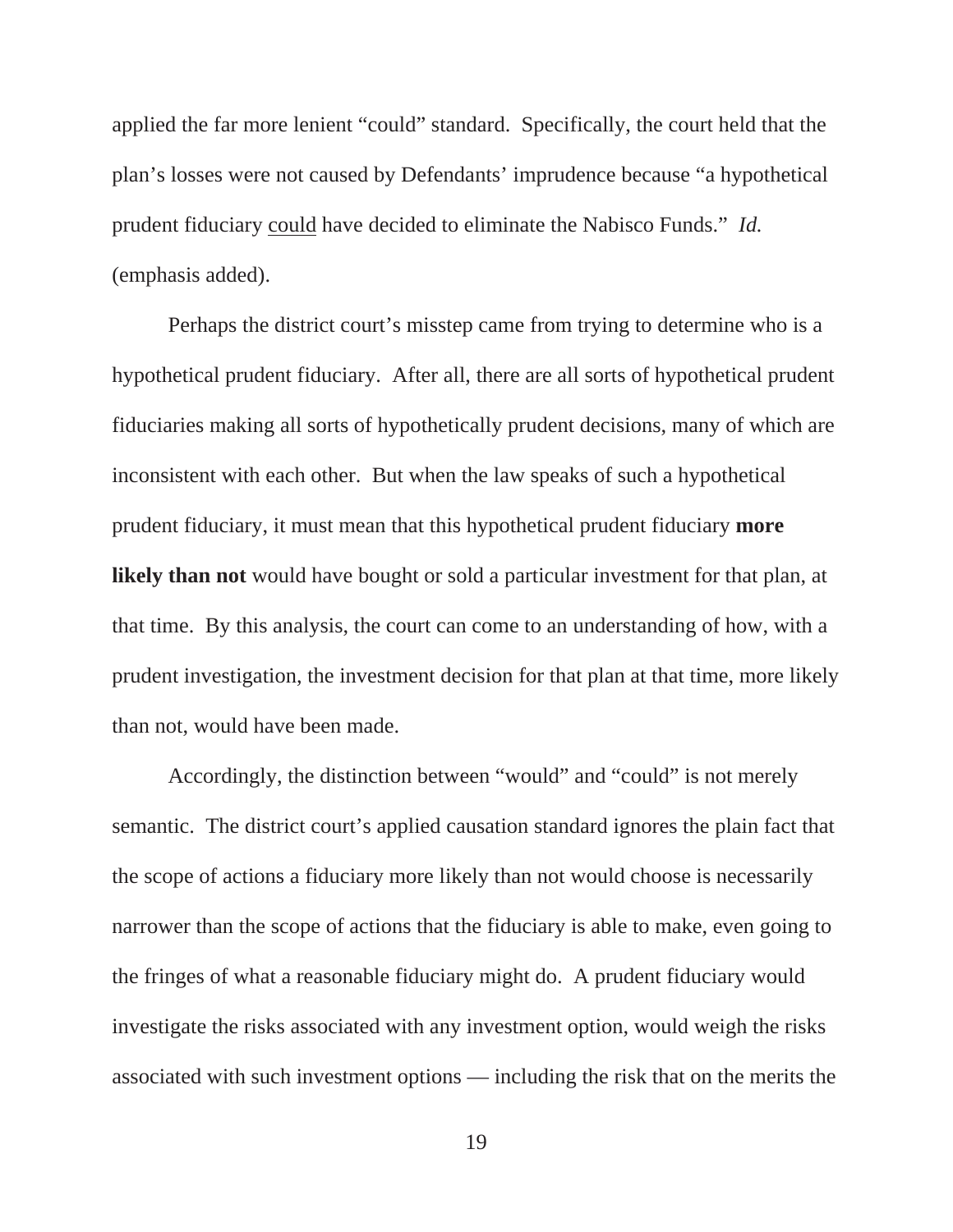investment could be determined by a court to be imprudent — and would then choose the investment option for that plan, at that time, that is in the best interests of plan participants.

It is unquestionable that there is a broad spectrum of investment decisions that a hypothetical prudent fiduciary "could" make after a complete and thorough investigation and evaluation  $-e.g.,$  there may be a number of investment options that are of sufficiently high quality that, after careful investigation, a hypothetical fiduciary may desire or choose to invest in any one of those investment options. However, the existing "would" standard sufficiently accounts for the fact that there may be more than one investment decision that a prudent fiduciary would reach, making expansion to the "could" standard unnecessary.

In contrast, if the "could" standard were adopted, fiduciaries would no longer need to be concerned with whether a hypothetical prudent fiduciary — after weighing the corresponding risks — more likely than not would have actually chosen a specific investment option. Instead, despite the abundance of case law emphasizing the "thoroughness" of investigations into the merits of investment decisions, *see*, *e.g*., *DiFelice v. U.S. Airways, Inc.,* 497 F.3d 410, 418 (4th Cir. 2007), fiduciaries would need to conduct only a cursory review to make sure the investment option met the bare minimum threshold of what is conceivably prudent. Fiduciaries could willfully neglect their duties of prudence and loyalty, knowing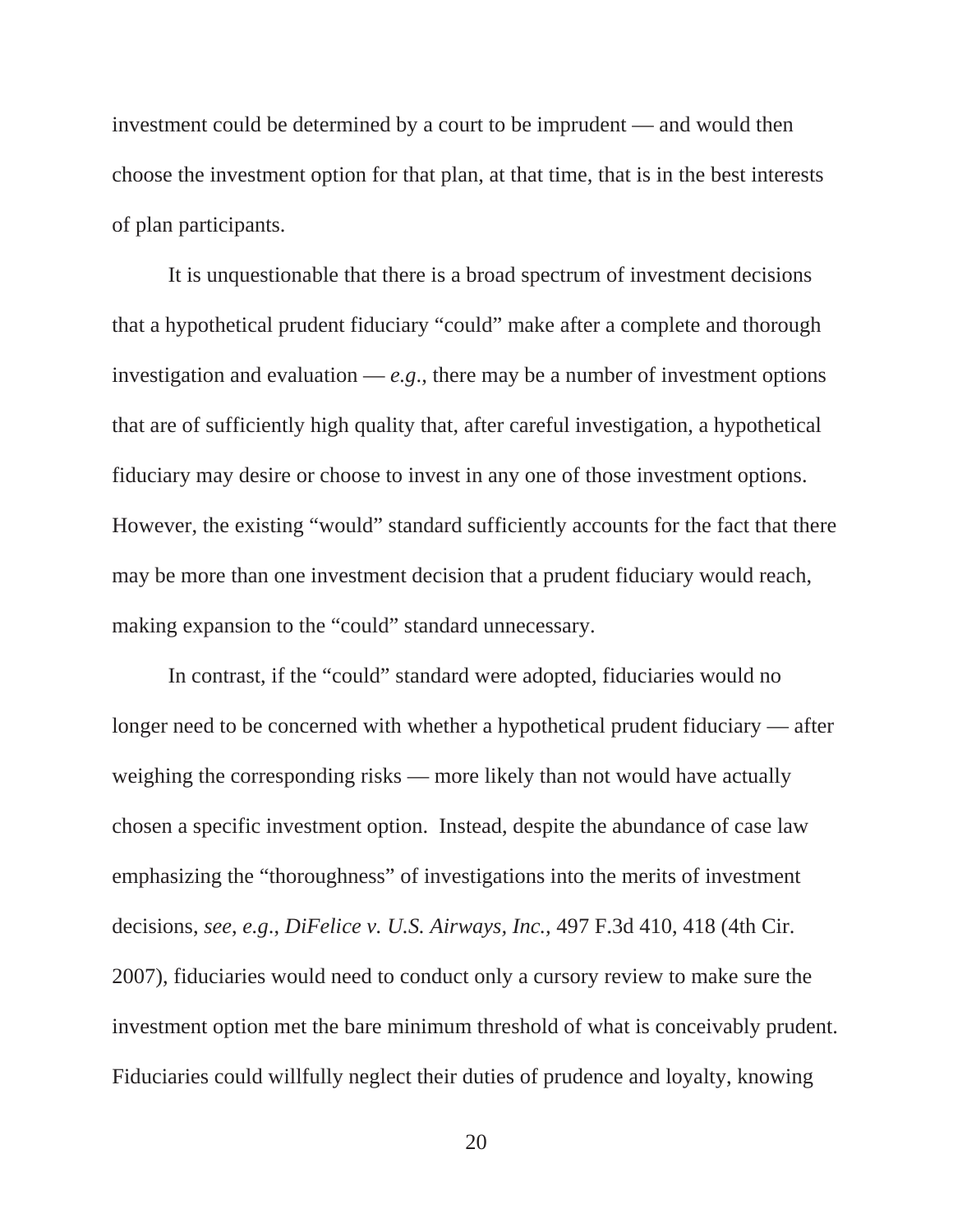they will avoid liability for any resulting losses so long as their investment decisions were not so patently unreasonable that no expert would be willing to testify that the decision could have been prudent. Indeed, a rationale can always be found for most investments. Avoidance of liability would no longer require the weighing of risks that is at the heart of the duty to investigate.

No matter what the articulated standard is, it remains that the great majority of fiduciaries engage in procedural prudence and will make intelligent and reasoned investment choices. Participants need no legal protection from those fiduciaries. But for the minority of fiduciaries who, whether as a result of error or sloth, do not perform their critical duties, the law must provide a ready remedy.<sup>4</sup> Finding causation only where no fiduciary can be found anywhere who would have made this specific investment choice is an impossible bar that could only rarely be summited. Thus, the "could" standard virtually eliminates any deterrent for imprudent conduct, and ultimately eviscerates the important protections provided by the fiduciary duty of prudence, leaving participants at risk for suffering large losses in their 401(k) account balances — just as they did here.

<sup>4</sup> ERISA does not provide for jury trials or punitive damages, making the deterrent effect of a "would" standard for causation even more important to protect participants. *See Massachusetts Mut. Life Ins. Co. v. Russell*, 473 U.S. 134, 148 (1985) (holding no punitive damages available in fiduciary breach cases); *cf*. *Phelps v. C.T. Enters*., 394 F.3d 213, 222 (4th Cir. 2005) (finding no jury trial where equitable relief requested).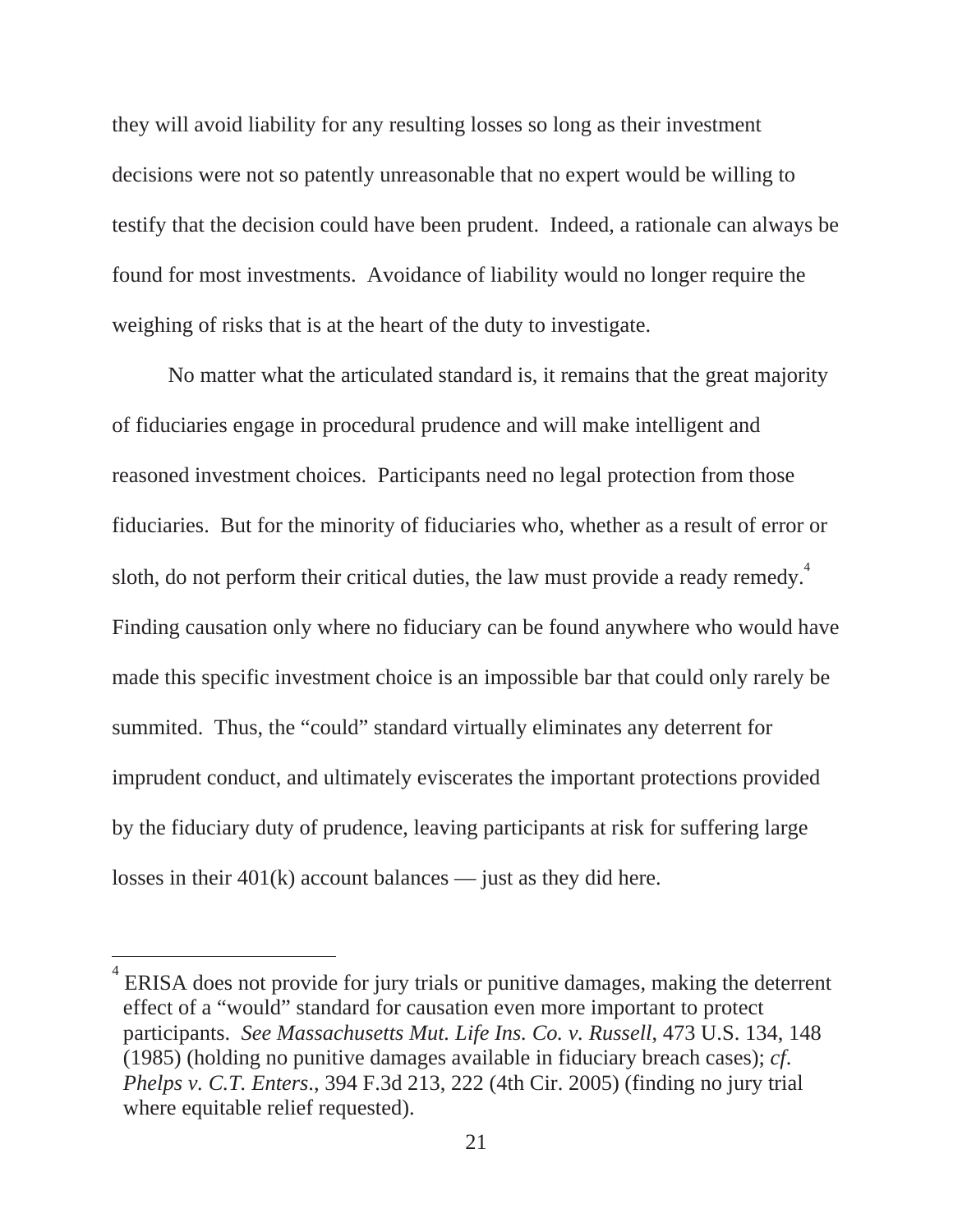#### **CONCLUSION**

For the foregoing reasons, the district court order should be reversed, and the case remanded for further proceedings.

Dated: June 4, 2013 Respectfully submitted,

Ronald Dean Mary Ellen Signorille Ronald Dean ALC AARP Foundation Litigation 1155 Via de la Paz Pacific Palisades, CA 90272 Melvin Radowitz Tel: (310) 459-1636 AARP Fax: (310) 459-6224 E-mail: rdean@74erisa.com 601 E Street, NW

Rebecca Hamburg Cappy Tel.: (202) 434-2060 National Employment Lawyers Fax: (855) 296-1218 Association **E-mail:** msignorille@aarp.org 417 Montgomery Street, 4th Fl. San Francisco, CA 94104 Tel: (415) 296-7629 Fax: (866) 593-7521 E-mail: rcappy@nelahq.org

*Counsel for National Employment Counsel for AARP Lawyers Association* 

/s/Mary Ellen Signorille

Washington, DC 20049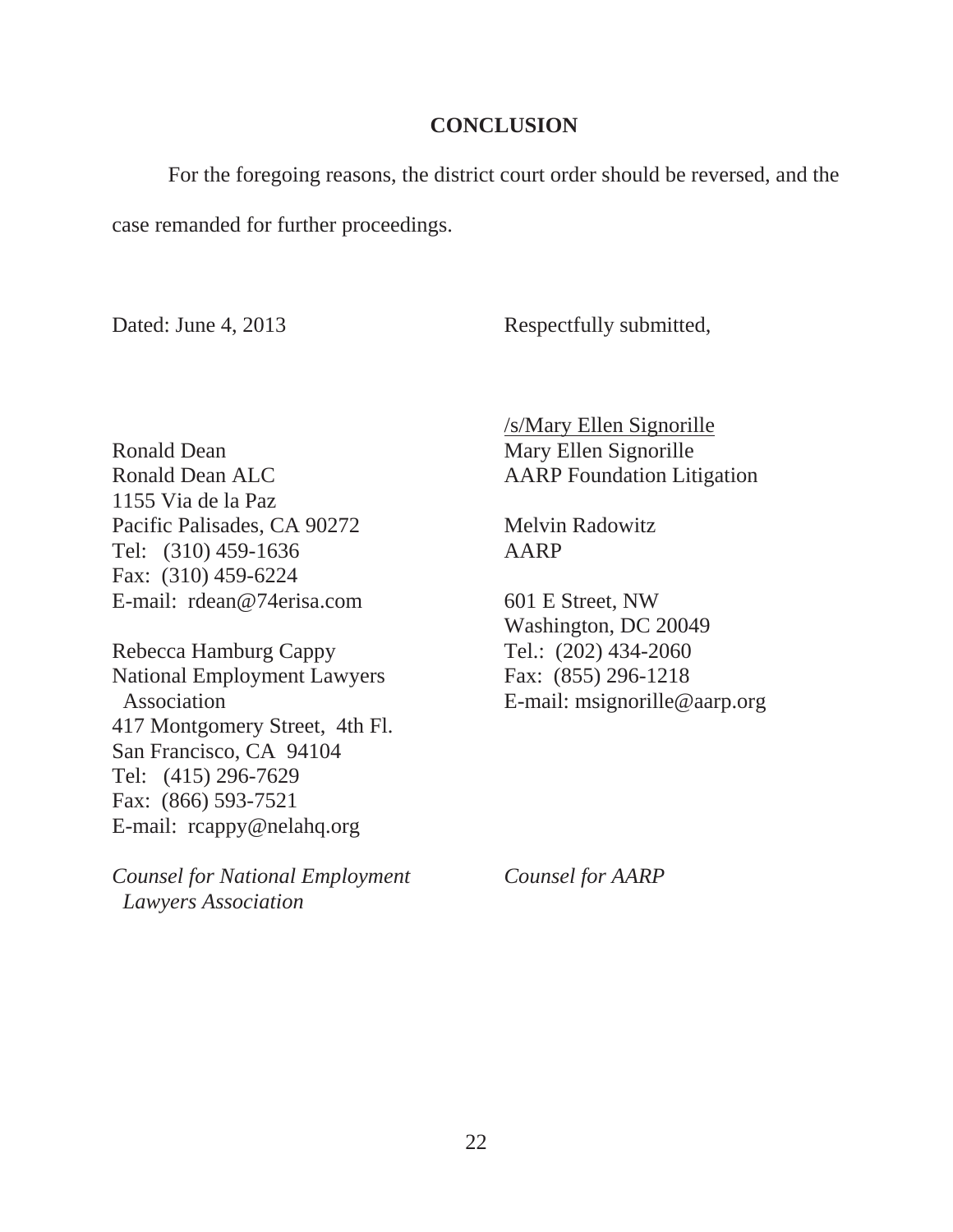## **STATEMENT OF RELATED CASES**

Pursuant to Circuit Rule 28-2.6, there are no known related cases in this Court.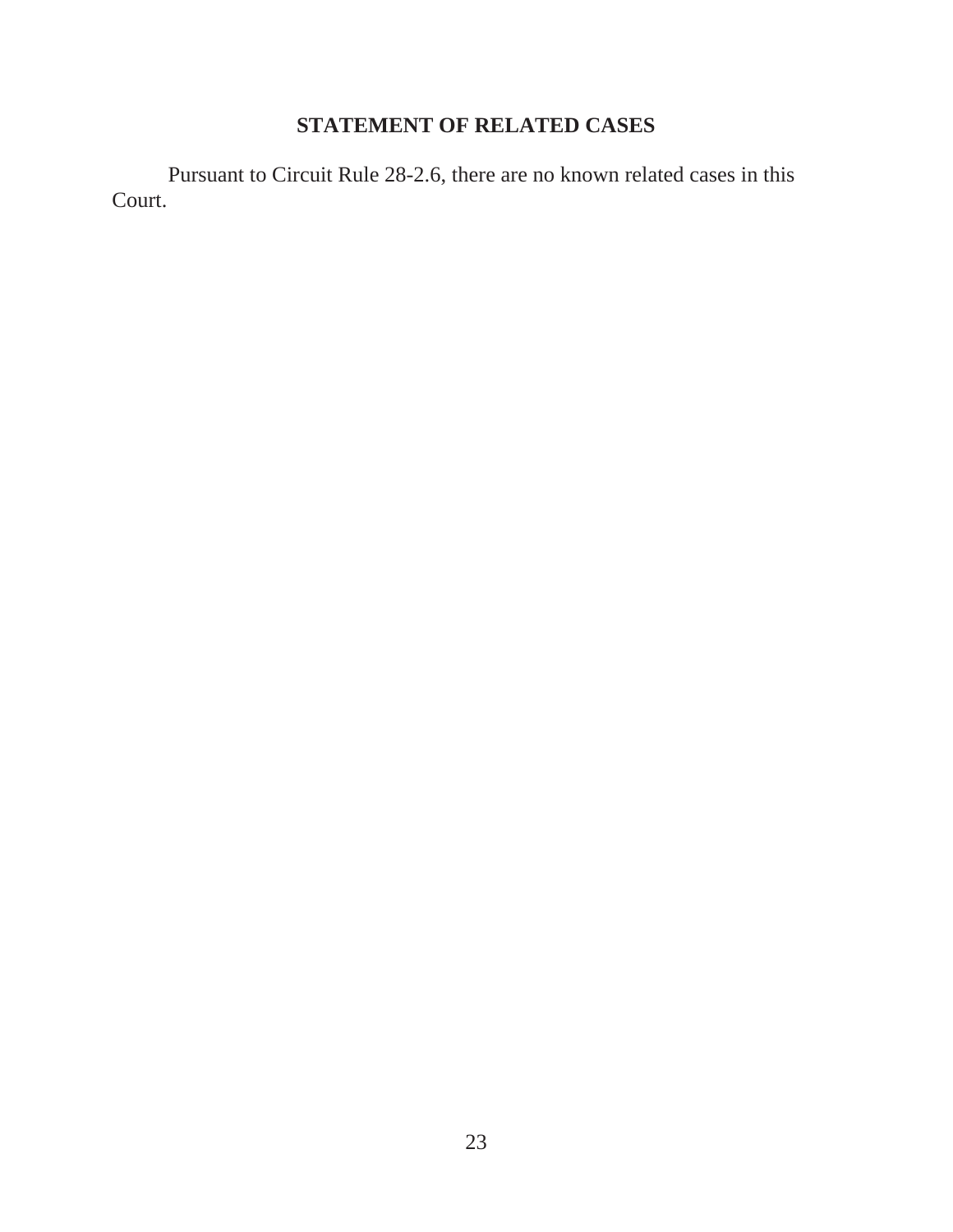#### **CERTIFICATE OF COMPLIANCE**

1. This brief complies with the type-volume limitation of Fed. R. App. P.  $28.1(e)(2)$  or  $32(a)(7)(B)$  because:

[x] this brief contains 4951 words, excluding the parts of the brief exempted by Fed. R. App. P. 32(a)(7)(B)(iii).

 2. This brief complies with the typeface requirements of Fed. R. App. P.  $32(a)(5)$  and the type style requirements of Fed. R. App. P.  $32(a)(6)$  because: [x] this brief has been prepared in a proportionally spaced typeface using Microsoft Word 2010 in 14 point font Times New Roman.

Dated: June 4, 2013 /s/ Mary Ellen Signorille Mary Ellen Signorille Counsel for Amici Curiae